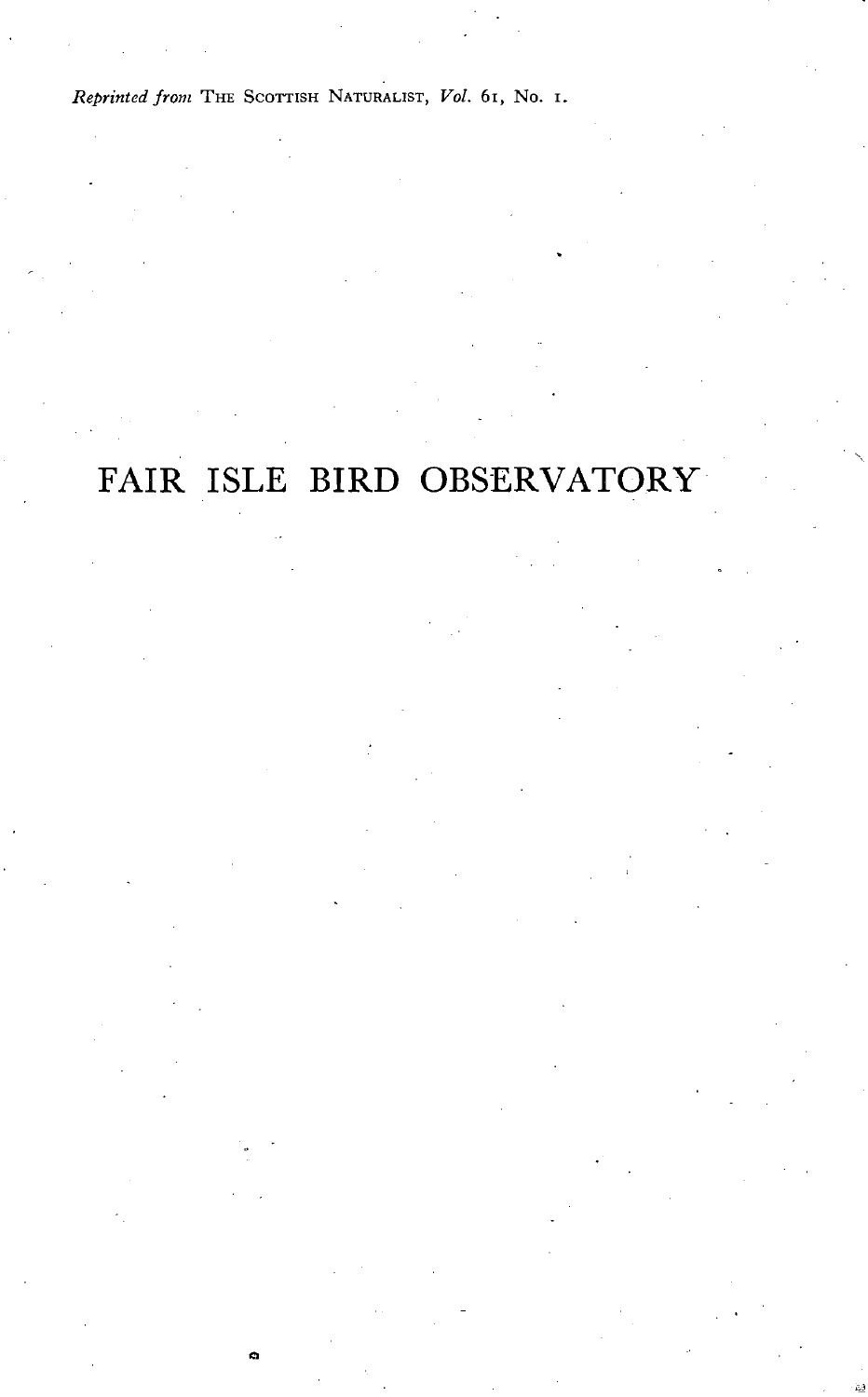#### *I949* **FAIR ISLE BIRD OBSERVATORY 19**

# FAIR ISLE BIRD OBSERVATORY

# FIRST REPORT, 1948

# PART I-DETAILED NOTES ON SPECIES

#### Compiled by

# KENNETH WILLIAMSON, Director

THE ornithological work of the Fair Isle Bird Observatory will be published annually in two parts, Part I' dealing with general field observations abstracted from the station's "Notes on Species" record-book, and Part II a report on the migration abstracted from the "Migration Schedule." Additional reports on special field studies will be issued as and when occasion arises.

Unless otherwise indicated by initials, a key to which is given on page 20, the observations are those of the Director.

None of the many notes on bonxie, *Stercorarius s. skua*, and arctic skua, Stercorarius parasiticus, is included, as these species are to be the subjects of special field work in 1949 and subsequent seasons.

The following analysis of the notes is given for convenient  $reference :=$ 

*Call Notes:* See Raven, Little and Snow Buntings, Yellowbrowed Warbler, Wren, Sanderling, Ruff, Oyster-catcher.

Behaviour: Wheatear, Swallow, Merlin, Eider Duck, Fulmar, Sanderling, Ringed Plover, Western Oystercatcher.

*Duration of Stay of Passage Migrants: Greenland Redpoll,* White Wagtail.

- Field Characters: Greenland Redpoll, Scarlet Grosbeak, Great Grey Shrike, Yellow-browed Warbler.
- Food and Feeding Habits: Rosy Pastor, Snow Bunting, Great Grey Shrike, Red-backed Shrike, Wheatear,' Water-rail.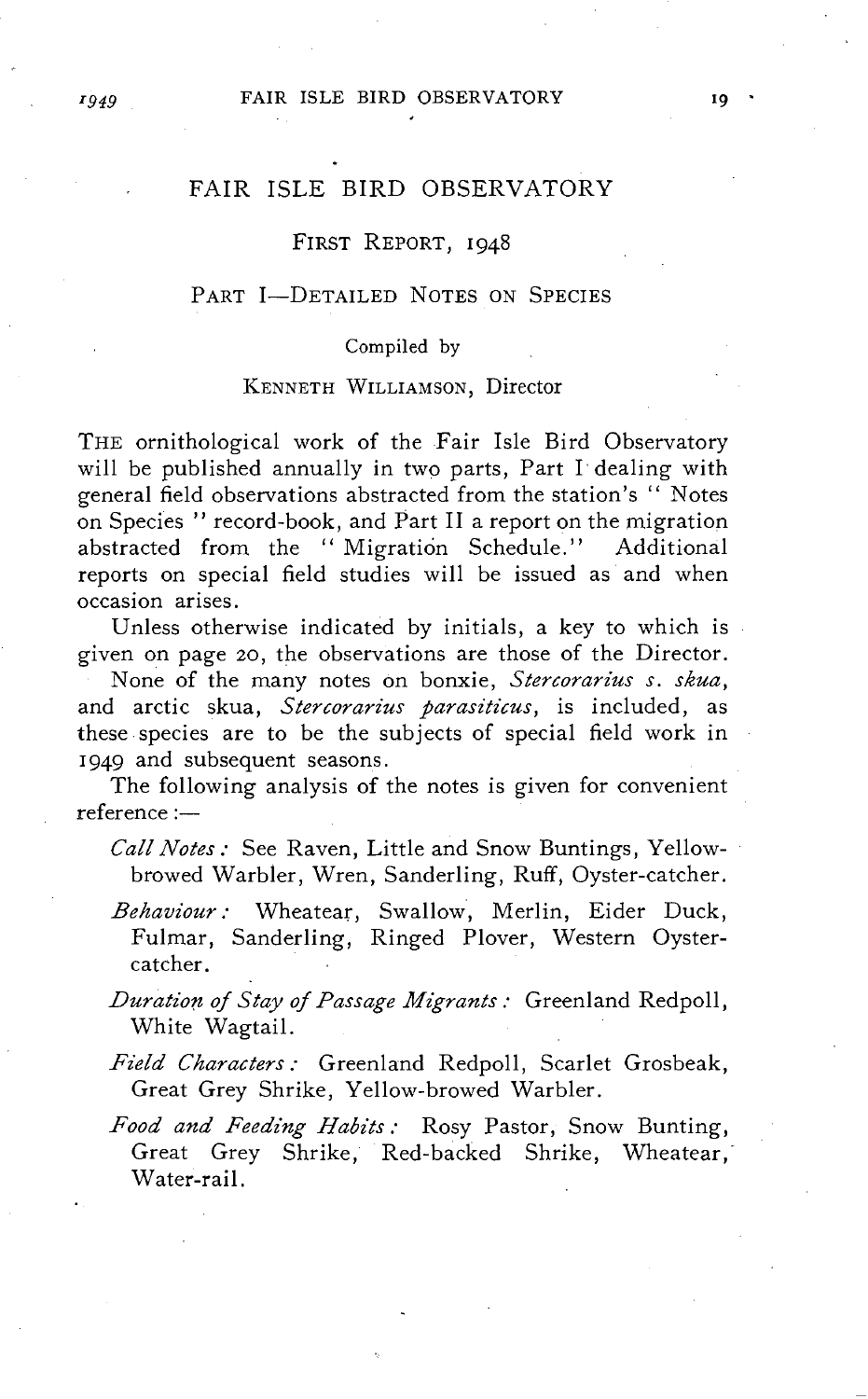Parasites: Rosy Pastor, House Sparrow, Great Grey Shrike, Continental Song Thrush, Merlin, Western Razorbill.

*Roosting:* Shetland Starling, Common Redstart, House Martin, Long-eared Owl.

*Taxonomic,'* Shetland Starling, Northern Guillemot.

*Weights,'* Greenland Redpoll, Continental Goldcrest, Great Grey Shrike.

References to *The Handbook of British Birds* (H. F. Witherby, *et al.,* 1938-41) are given as *The Handbook,* with the appropriate volume and page number in parentheses.

# **OBSERVERS**

The following are the names of the. observers: RC., Dr Robert Carrick, Aberdeen; RSRF., Mr R. S. R. Fitter, Oxford; GTK., Mr G. Theo Kay, Lerwick; IRP., Mr Ian R. Pitman, Edinburgh; RAR., Mr R. A. Richardson, Norwich; PR., Mr Pat Robertson, F.I.B.O.; GS., Mr George Stout, jun., Fair Isle; JS., Mr James Stout, F.I.B.O.; LSVV., Mr L. S. V. Venables, Scousborough; GW., Mr George Waterston, Edinburgh; JW., Mr James Wilson, Fair Isle.

Identification of parasites was undertaken or arranged by Mr Eugene O'Mahony, National Museum of Ireland. Our thanks are due to him and to other specialists named in the text for their services.

# <sup>~</sup>COMMON RAVEN, *Corvus c. corax* L.

*Call Notes* .-A party of 5 birds indulging in air-play over the Observatory buildings on 15th August used a variety of notes in addition to the normal, far-carrying guttural croak. Two much-used calls which are not noted in *The Handbook*  (vol. I, p. 8) were a regularly repeated "ek, ek, ek" very like the greeting call of the bonxie, and a deep, sonorous " mee-oo " with a rising inflection.

# SHETLAND STARLING, *Sturnus vulgaris zetlandicus* Hartert

*Taxonomic.-All* birds trapped and examined (over 80) showed affinity in shape and structure of the bill with *Sturnus . v. zetlandicus.* Wing-measurement, 27 males 126-134 (mostly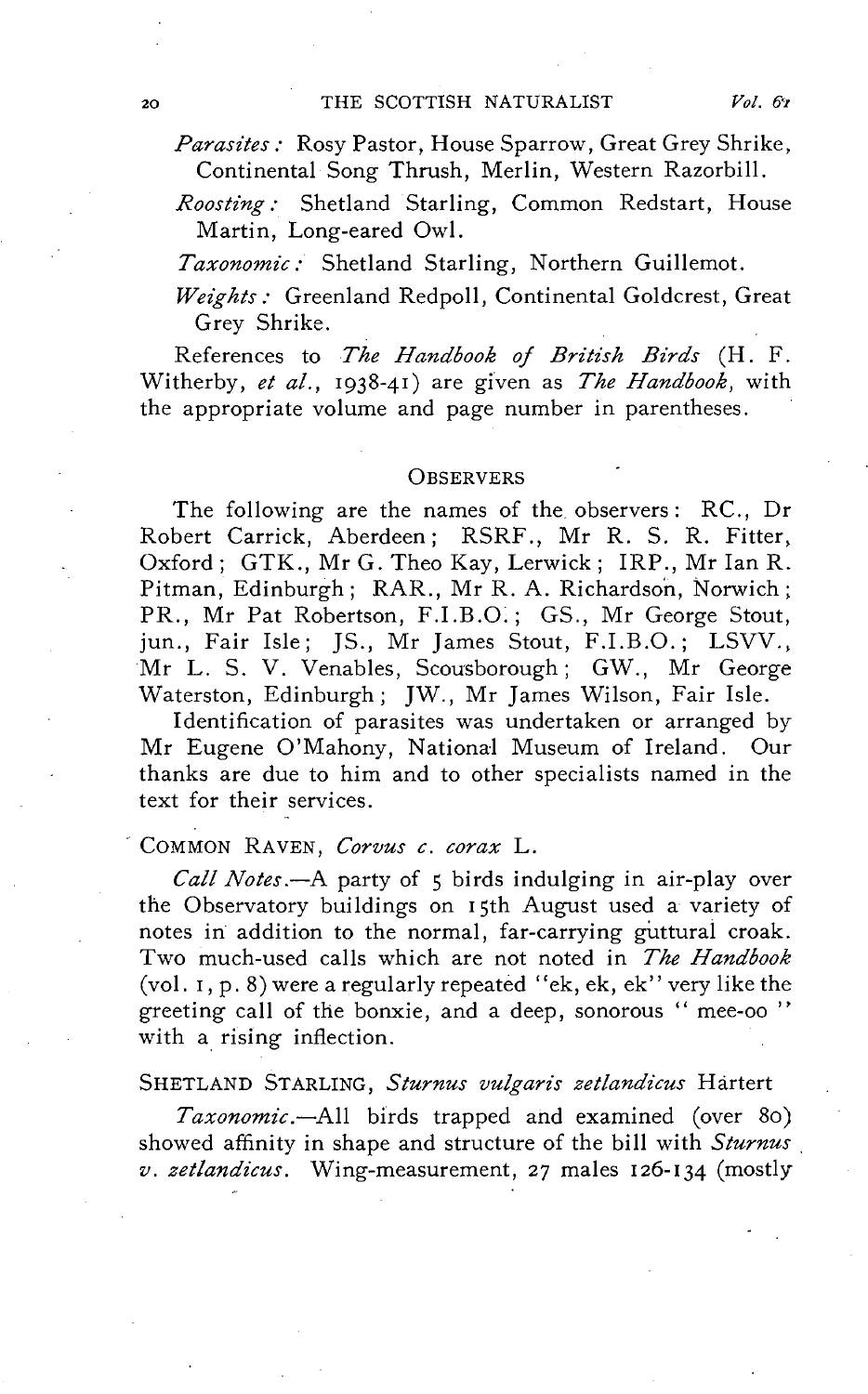130-133), 18 females 123-131 (one 117). There may be a small error in the sexing, as the characters used were presence or absence of a light eye-ring and the shape of the throat feathers.

*Roosting.*-Large numbers roosted from mid-July onwards in a sea-cave in Swartz Gio on the south-east coast, the great majority gathering beforehand on the ruined croft of Kennaby or the nearby fields. A much smaller roost existed in the bomb-shattered ruin of the Skaddan Lighthouse dwellings.

# Rosy PASTOR, *Pastor roseus* (L.)

*Food.-The* stomach contents of an example brought in by GS. on 6th August were examined by Mr R. Willis, North of Scotland College of Agriculture, and contained remains of weevils (Otiorhynchids), earwigs (Forficula), ground-beetles (Carabids)-the last two in some quantity-and a chelate claw (Crustacea).

Ectoparasite.--A single specimen of the tick *Hyalomma marginatum* var. *balcanicum* Schulze and Schloltke, a nymph, was taken from the bird. According to Dr F. A. Turk, who made the determination, this tick is new to the British list of Ixodoidea; its distribution appears to be mid and west Asiatic, and the adult is unknown.

# GREENLAND REDPOLL, *Carduelis flammea rostrata* (Coues)

Field Characters.-One arrived at North Haven on 18th September, and was watched at close quarters by KW. and RAR., who made a detailed plumage description. The bird was sketched by RAR. The diagnostic characters were the warm buffish-brown mantle and greyish-brown rump striated with dark brown, and the heavy blackish-brown streaks on the flanks. The bill appeared large and thick, brownish horn, and the tarsi and toes black. It was a most confiding bird, permitting very close approach. It fed alone (on one occasion only it was seen with a small party of twites) or in company with a second Greenland redpoll which arrived some days later. Feeding was mainly on the ground, with a hopping gait, but on occasion it perched on top of thistle clumps to take the seeds. It was seen to bathe in the overflow from a water-pipe, and on one occasion, when disturbed, alighted for a few moments on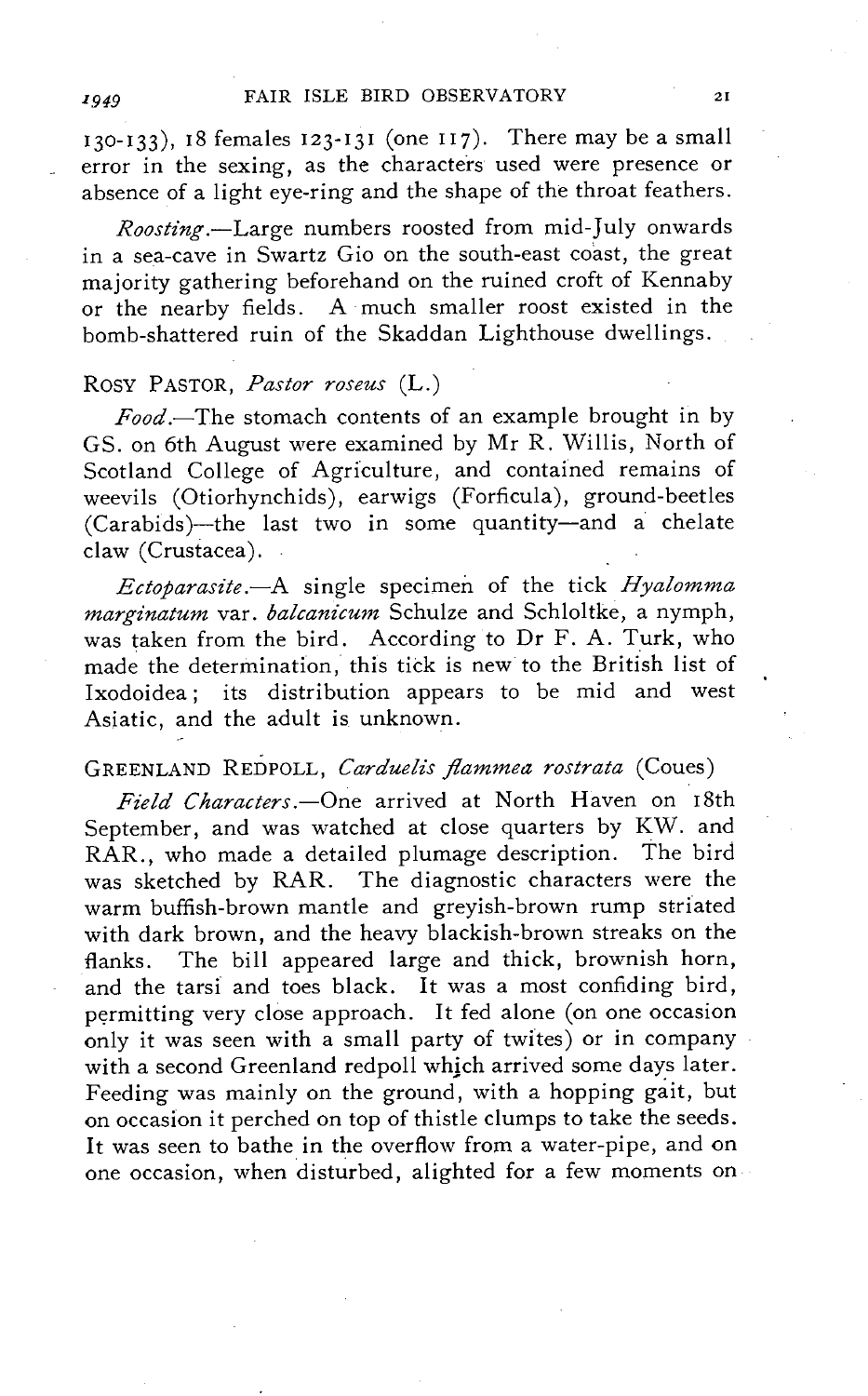the back of a sheep. A characteristic upright stance with outstretched neck was adopted when the bird was suspicious.

*Duration of Stay.-This* bird, " A," stayed at North Haven for the 9 days 18th to 26th September. A second bird, "B," which appeared on 23rd, had the crimson of the crown darker and less extensive, and the edgings of the mantle feathers much greyer. " $B''$  was caught whilst roosting on a projection below the eaves of a hut on 25th, and was ringed; " $\overrightarrow{A}$ ," which had gone to roost on an identical projection a yard away, had later changed position and was not found. "B" remained in the neighbourhood for 8 days, 23rd to 30th September. Two redpolls were reported seen about the Shirva croft, 2 miles south of the Observatory, between 4th to 7th October, and one of these, " B," was killed by a cat early on 7th and was brought to KW. The second was examined by KW. at close quarters on 8th and the plumage details were identical with those of " A ": assuming it was the same, then " A " had been on the island 22 days, and " B " 16 days. A brief but good view of a Greenland redpoll, possibly "A," was had at a croft 2 50 yards from Shirva on 14th October.

*Fat Storage.*-" B " weighed 18 g. (dead) and was very fat, a good deal of fat having been laid down between the folds of the large intestine. RC. determined the fat weight as  $1 \cdot 5$  g. (For comparison, the average fat weight of a Shetland starlingweighing 80 g.-is generally below  $1 \cdot 5$  g.) Wing 80 mm. bill (along culmen from feathers) 7.5 mm., tarsus 17 mm. It was an immature male (skull incompletely ossified).

# SCARLET GROSBEAK, *Carpodacus e. erythrinus* (Pallas)

*Field Characters.-The* following notes were made on a female or immature bird seen on 30th September. Upper parts yellowish brown, with not very obvious dark mesial streaks; rump paler, unstreaked, but providing no marked contrast with the back. Sides of head inclined to rufous, contrasting well with the crown, which was a little darker than the mantle; this rufous extended to the throat, providing a contrast with the greyish-white breast and belly. There were dark striations on the throat, breast, belly, and flanks, most marked on the breast, but not nearly so pronounced as in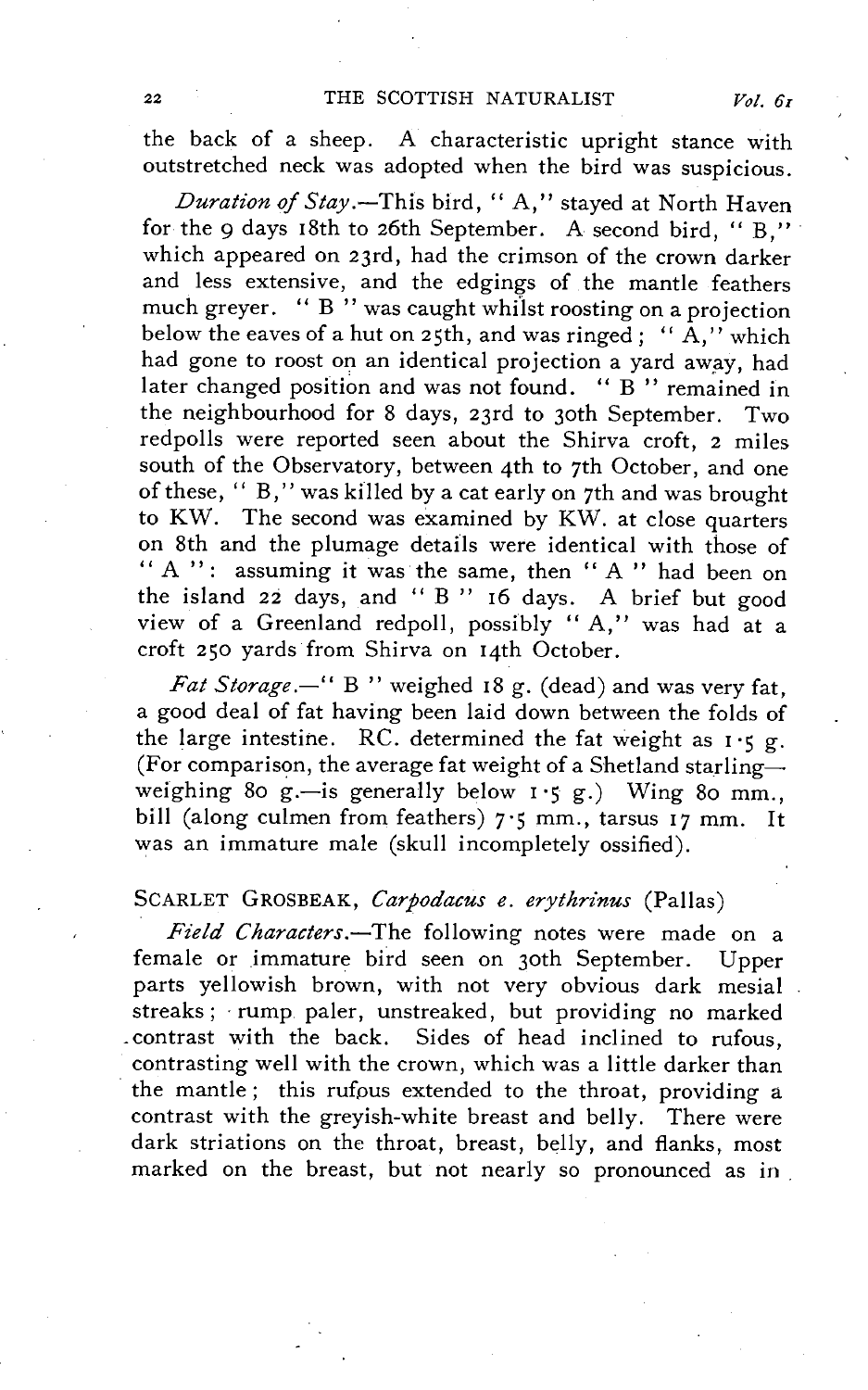*The Handbook* plate. The under tail coverts were yellowish brown. The primaries and secondaries were dark brown, the latter with broad white edgings. There was a double buffish. wing-bar; and the median coverts were a darker brown than the rest of the wing. Tail dark brown. Bill large and conical, brown. Tarsi and toes pale brown. The observation of LSVV. (vide *The Handbook,* vo!. I, p. 88) of a bird perching "with characteristic dumpy stance," head retracted, was seen, especially when the bird perched for a few minutes on an oat stook and fed there. It was at first in company with sparrows, later alone.

# LITTLE BUNTING, *Emberiza pusilla* Pallas

*Call Notes.-A* quiet "tip, tip" heard from a bird at Shirva on 20th October appeared to be a mild anxiety note: it is probably the same as the " high, quiet 'pwick ' " noted by LSVV. and the low " tick, tick " of E. R. Alston and J. A. Harvie-Brown (vide *The Handbook*, vol. 1, p. 138). The same bird, and an earlier one watched at Kennaby by RAR., LSVV., and KW., also had a strong, musical " see-oo."

# SNOW BUNTING, *Plectrophenax nivalis* (L.)

*Call Notes.-Birds* in flock had a much-used call" chirrrc," used in flight, on the ground, and when perching together on buildings. The more familiar call, described in *The Handbook*  (vo!. I, p. 149) as "a musical, rather rippling twitter," was also used frequently. This " chirrre" is probably the same as the "rippling, yet rather harsh, 'stirrrp' " which *The Handbook* says is used on the breeding-ground. Odd birds which flew over often used a high pitched and rather musical note, " chay-ip."

Castings.-Four birds were taken in the Ward Hill trap on 2nd October and were colour-ringed red on the right legs. They were the first of this species to be trapped and ringed in Britain. They were brought down from the trap in linen bags for examination and ringing, and when these bags were examined afterwards a number of small, hard castings, about the size of a pea, were found in them.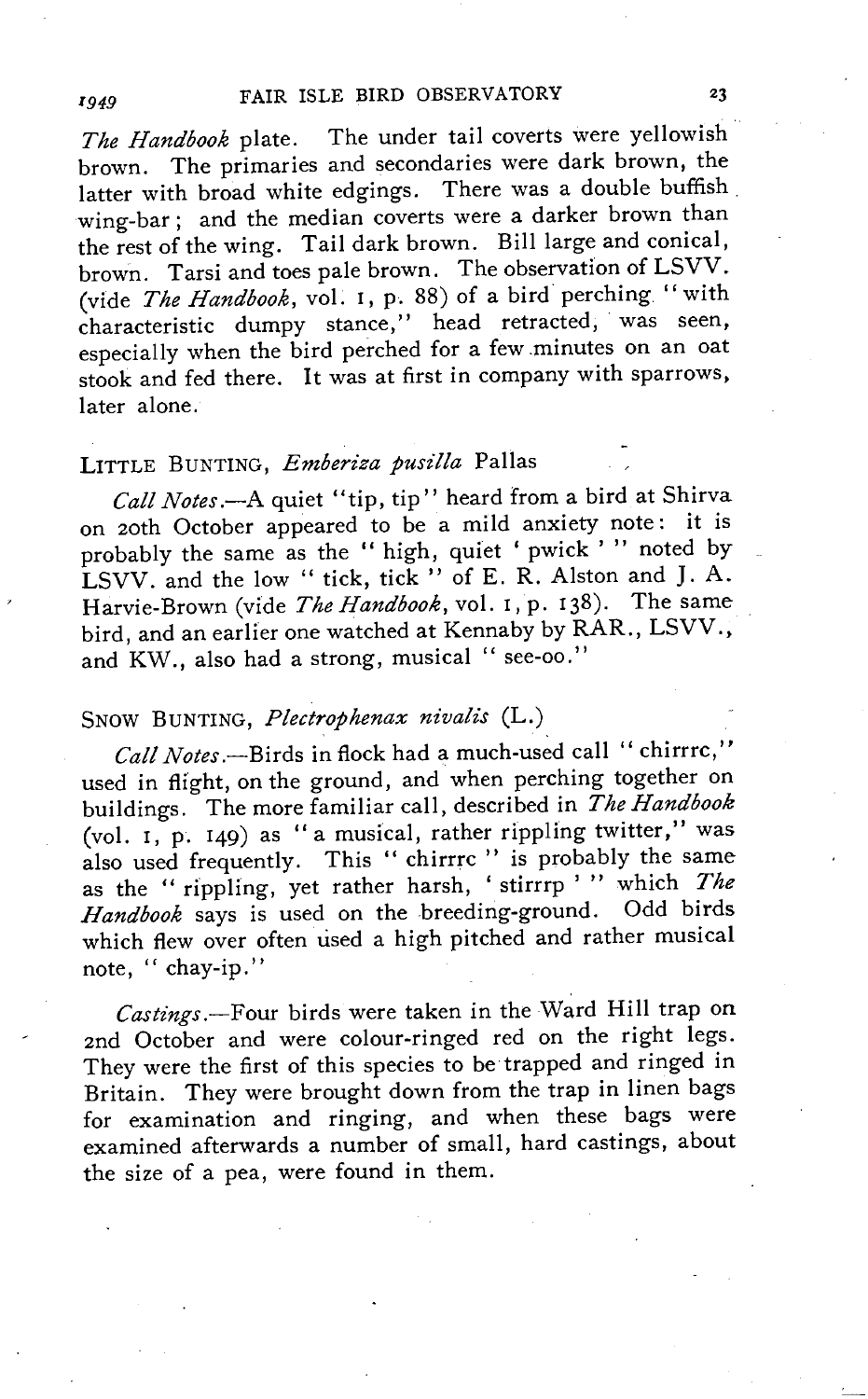HOUSE SPARROW, Passer d. domesticus (L.)

*Parasite* .- Specimens of the flat-fly, *Ornithomyia fringillina*. . Curt., were found on trapped house sparrows, the species proving to be a new host for the fly.

# WHITE WAGTAIL, *Motacilla a. alba* L.

*Dura#on oj Stay.-An* adult female remained for some days from 23rd September at the Observatory, was trapped and colour-ringed there on the 27th, and was reported at Shirva 2 miles to the south on 1st October. The minimum period of its stay on Fair Isle.was 9 days, and for 7 of these it was the only white wagtail recorded.

# GREAT GREY SHRIKE, *Lanius e. excubitor* L.

Field Characters.-An immature male was trapped and ringed on 11th October. **In** the field the head and tail looked disproportionately large for the size of the body; a restless upwards flicking of the tail was noted whenever the bird alighted, and the wings when at rest were carried with their points drooping below the tail. The whitish eye-stripe was continued as a narrow line across the forehead, and the white speculum was clearly visible in the middle of the trapezoid area of black formed by the loosely held primaries and secondaries. Iris dark brown, tarsi and toes black, soles of the latter yellowish-brown. Wing **III** mm., weight 48 g.

*Parasz"te.-A* flea, *Ceratophyllus borealz"s* Rothschild, female, was taken from this bird, which is a new host for the species.

*Food.-One* seen by PR. at the Observatory on 6th November was carrying a wren in its bill.

# RED-BACKED SHRIKE, *Lanius c. collurio* L.

Feeding Habits.--A young bird was trapped and ringed at the Haa by RAR., RSRF., and KW. on 1st September, and it was seen there the following day. On the 1st, RAR. found four specimens of the bee, *Bombus smithianus*, impaled on the points of a barbed-wire fence 50 yards from the trap mouth. The bird presumably returned to its larder and ate the bees, as these had gone by the following day. J. H. Owen *(Brit. Birds,* vol. I, pp. 200-203, 1948) records the setting-up of larders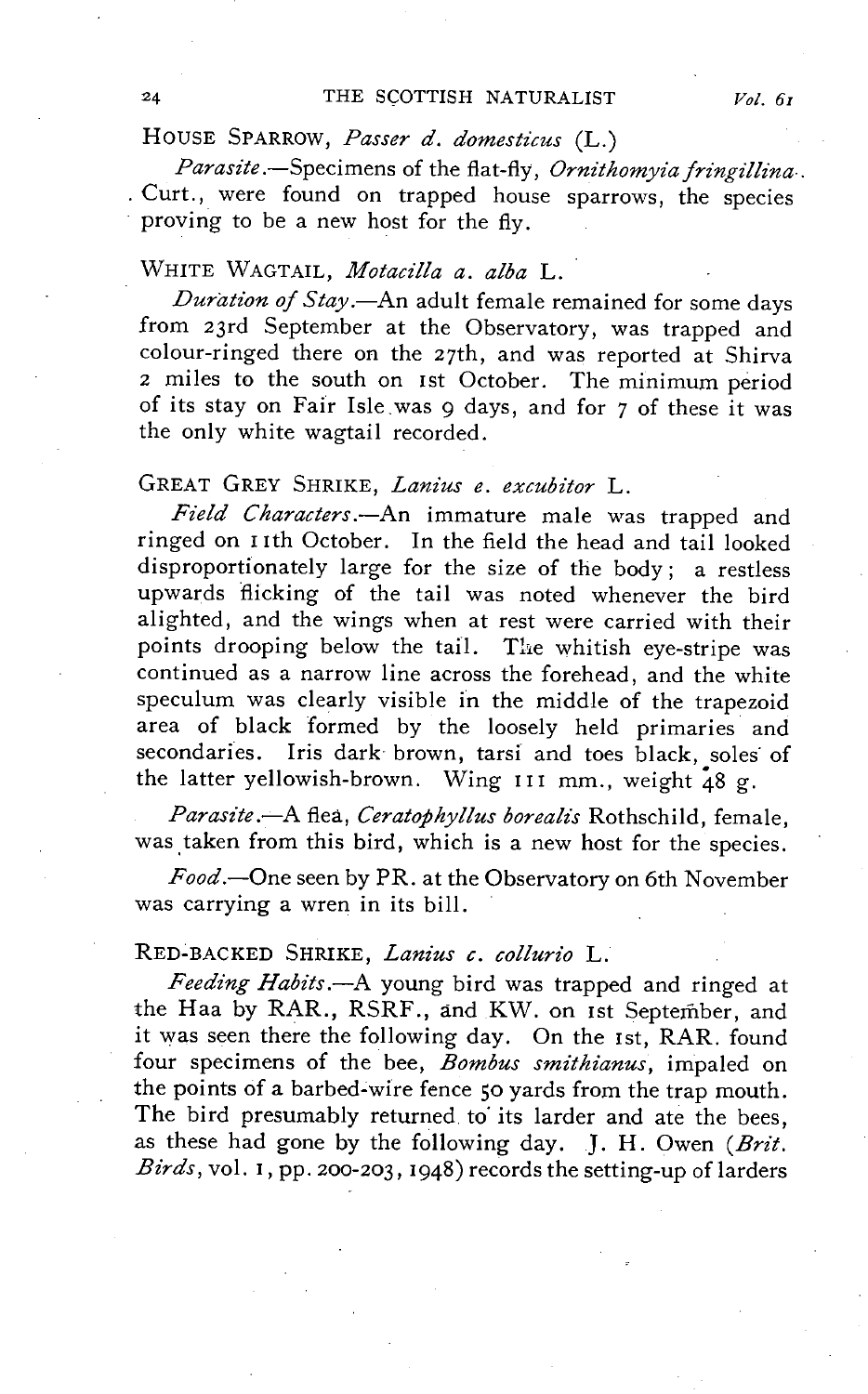by birds of passage, adding that the captured insects, etc., " are wasted and dry up or rot." W. Eagle Clark *(Studies in Bird Migration,* vol. 2, pp. 124-12S) records adult migrants in spring capturing this species of bee and forming larders, but has no mention of juveniles making and using such larders on autumn passage. The use of barbed wire by a juvenile in the absence of thorns is an interesting commentary on the deeply inherited nature of this behaviour pattern.

# CONTINENTAL GOLDCREST, *Regulus r. regulus* (L.)

*Weight.*-Four females weighed from 5 to  $5\frac{1}{2}$  g. each. (Cf. weight of 2 wrens, probably resident, 12 and  $12\frac{1}{2}$  g.) A tired migrant goldcrest entered the house at Busta and slept for several hours on the window-sill.

# YELLOW-BROWEDWARBLER, *Phylloscopus inornatus* (Blyth)

*Field Characters.-Good* views were had by KW., RAR., and LSVV. of a single bird in roots at Lower Leogh on 26th and 27th September. It was a neat, compact little bird, slimmer and slightly larger than a goldcrest, and giving a general impression of a tiny and very active chiffchaff. Olive-green upper parts, conspicuous white superciliary stripe and double wing-bars (the one formed by the tips of the greater coverts being the wider and more obvious) were the main features. The under parts were whitish, washed yellowish green. The bird varied its mouse-like running among the drills by leaping up from the ground to two or three feet, fly-catching: once, as it took a fly, there was an audible snap of the bill. It was a great"skulker, never perching in the open for more than a second or two.

Call Note.-C. B. Ticehurst (A Systematic Review of the *Genus* "Phylloscopus," pp. 103, roS) says the call note of the nominate race was well rendered by Brooks as " weest." Our bird had a distinctly disyllabic note, a sweet, high pitched, and rather loud " tu-ee."

# CONTINENTAL SONG THRUSH, *Turdus ericetorum philomelus* Brehm

*Parasite.-A·* bird which struck the lighthouse on 9th October and was skinned had a specimen of the' tapeworm,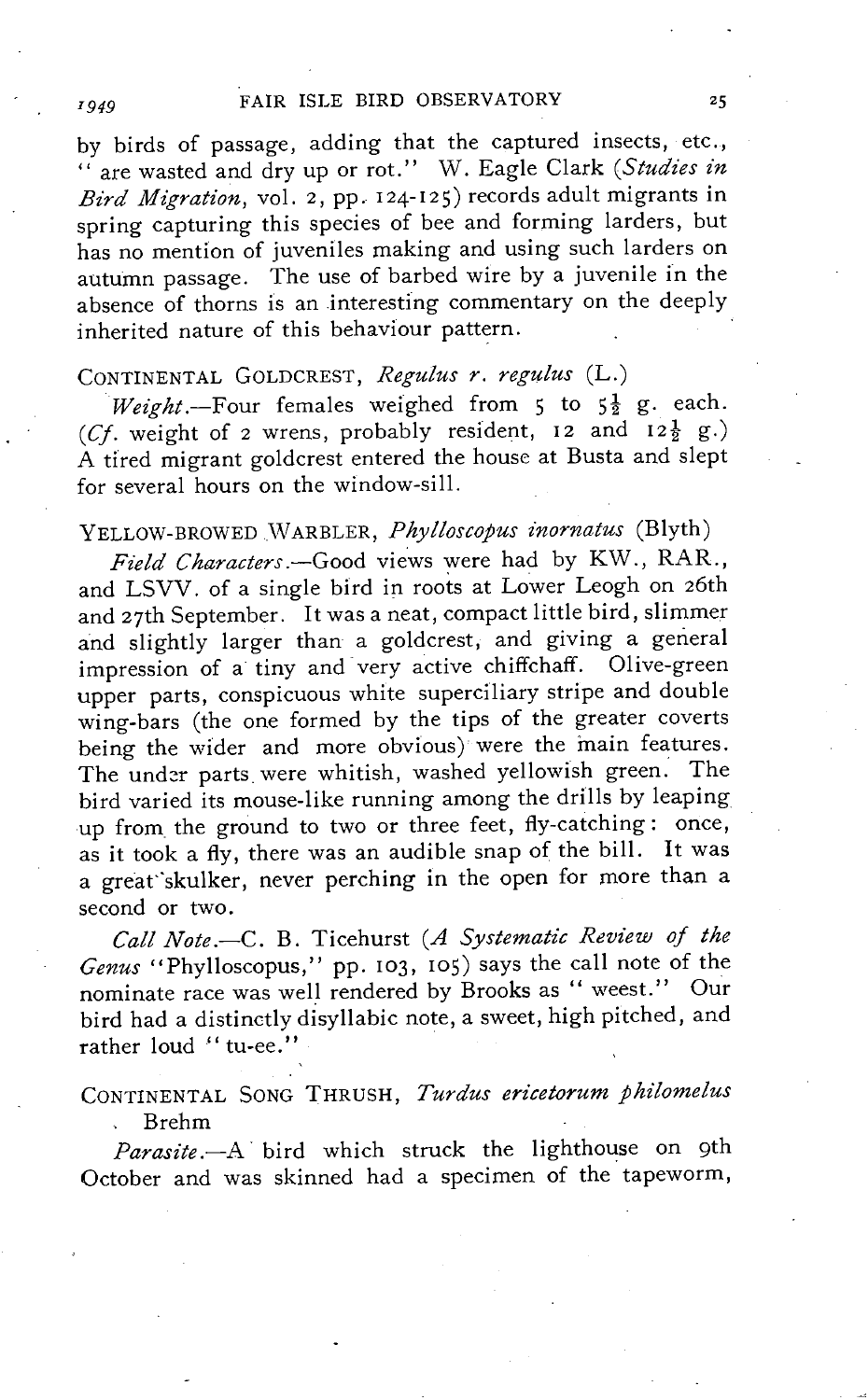*Porrocaecum ensicaudatum* (Zeder), female, in the large intestine. It was determined by Dr S. Prudhoe at the British Museum (Natural History).

# WHEATEAR, *Oenanthe oenanthe* (L.)

*Feeding Habits.-In* deep twilight on 9th August a large number of migrants were active among the tidal wrack of South Haven, catching the flies *(Fucomyia* sp. ?) which were flying thickly even at that late hour.

*Behaviour.* - A juvenile was observed chasing an expostulating redshank over South Haven on 28th July. On occasion. small parties of migrants, apparently for the most part *Oenanthe oe. leucorhoa* (Gm.), gathered together in the vicinity of piles of stones on the moorland, chasing each other in and out of the holes-an example, perhaps, of that resurgence of breeding-season activities which sometimes accompanies, autumn migration.

*Hovering Flight.*-KW. watched male wheatears persistently indulging in a beautiful hovering flight on Bu Ness on 7th and 15th June. The hovering was sustained for 5 to 10 seconds at a height of 10 feet or less, and was followed by a downwards swoop, a short flight low over the grass, and a steep climb to a hovering position once more. The body was held at an angle of about 45 degrees from the horizontal, and the tail was depressed. In neither case was any reason for the hovering (other than sheer exuberance) apparent. Subsehovering (other than sheer exuberance) apparent. quently similar behaviour was seen in other birds, of both sexes (but most frequently in males), and in many cases it was obvious that the hovering was practised as an aid to hunting, the birds swooping quickly to the ground to pick up food. An alternative "look-out" system adopted by many wheatears whose feeding-grounds were suitably placed was to perch for several seconds on the 20-foot high telephone wires.

There appear to be two previous records of male wheatears using this picturesque hovering flight as a means of procuring food, one from the Isle of Skye (Seton Gordon, *Brit. Birds*,  $\cdot$ vol. 36, pp. 7,3-74, 1942) and the other from Central Wales (Hubert E. Pounds, *Byz't. Birds.,* vol. 36, p. 94, 1942), W, Griffiths, however, has recorded a male performing this flight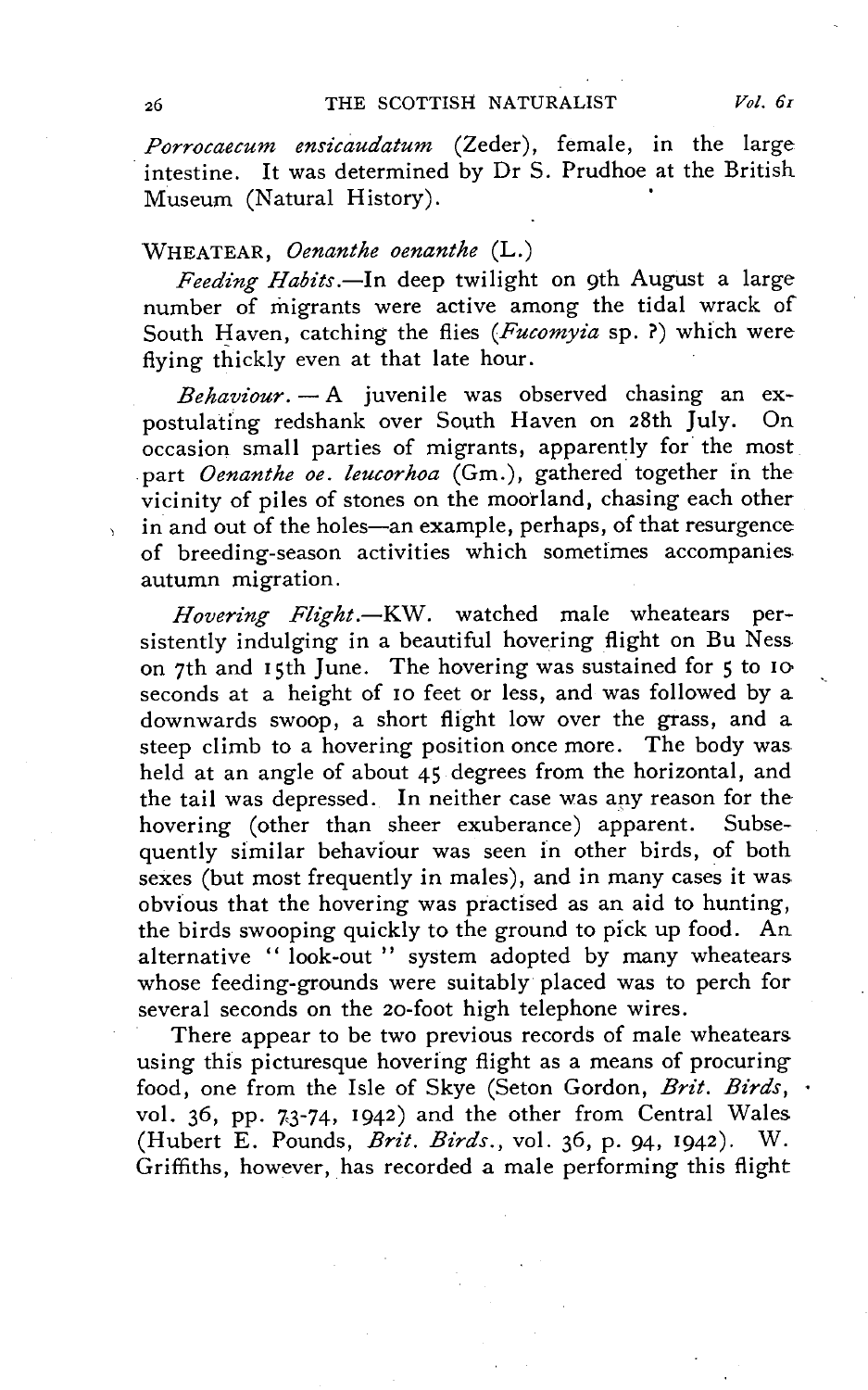in mid-May near Coniston under circumstances which suggest that it was a form of courtship display: the bird repeatedly rose from and returned to a certain rock, and a female was present nearby *(North-west. Nat.,* vol. 18, pp. 317-318, 1943). It seems likely that although this habit may have originatedand chiefly survives-as a means of locating food, it has become a behaviour pattern used in the general expression of exuberance and perhaps also in courtship display.

# COMMON REDSTART, *Phoenicurus ph. phoenicurus* (L.)

*Roosting.-There* were two cases of adult female migrants. roosting in buildings, a hut at the Observatory (4th September, RAR. and RSRF.) and a byte at one of the crofts (third weekof October, GS.).

# WREN, *Troglodytes troglodytes* (L.)

*Breeding.-An* adult was watched feeding a fledged youngster on 3rd September. The food-call of the young, a single husky " cheep " with considerable carrying power, was heard each day till 7th September (RAR.).

# SWALLOW, *Hirundo r. rustica* L.

*Behaviour.-A* pair spent the greater part of 8th June flying in and out of a shed at the Observatory, and singing on overhead wires nearby. The weather was fine and warm and probably stimulated this nest-prospecting behaviour, but the birds were migrants only and had passed on by the 10th.

# HOUSE MARTIN, *Delichon u. urbica* (L.)

Roosting.-At dusk one evening during the autumn migration some years before the war JW. saw some house martins entering a crevice in the rocks. On investigating he found the crevice packed with birds-about three dozen in all-roosting one layer on top of another.

# LONG-EARED OWL, Asio o. otus (L.)

*Roosting.-A* migrant was captured at roost in an outhouse on 31st October (JS. and PR.) and was ringed.

•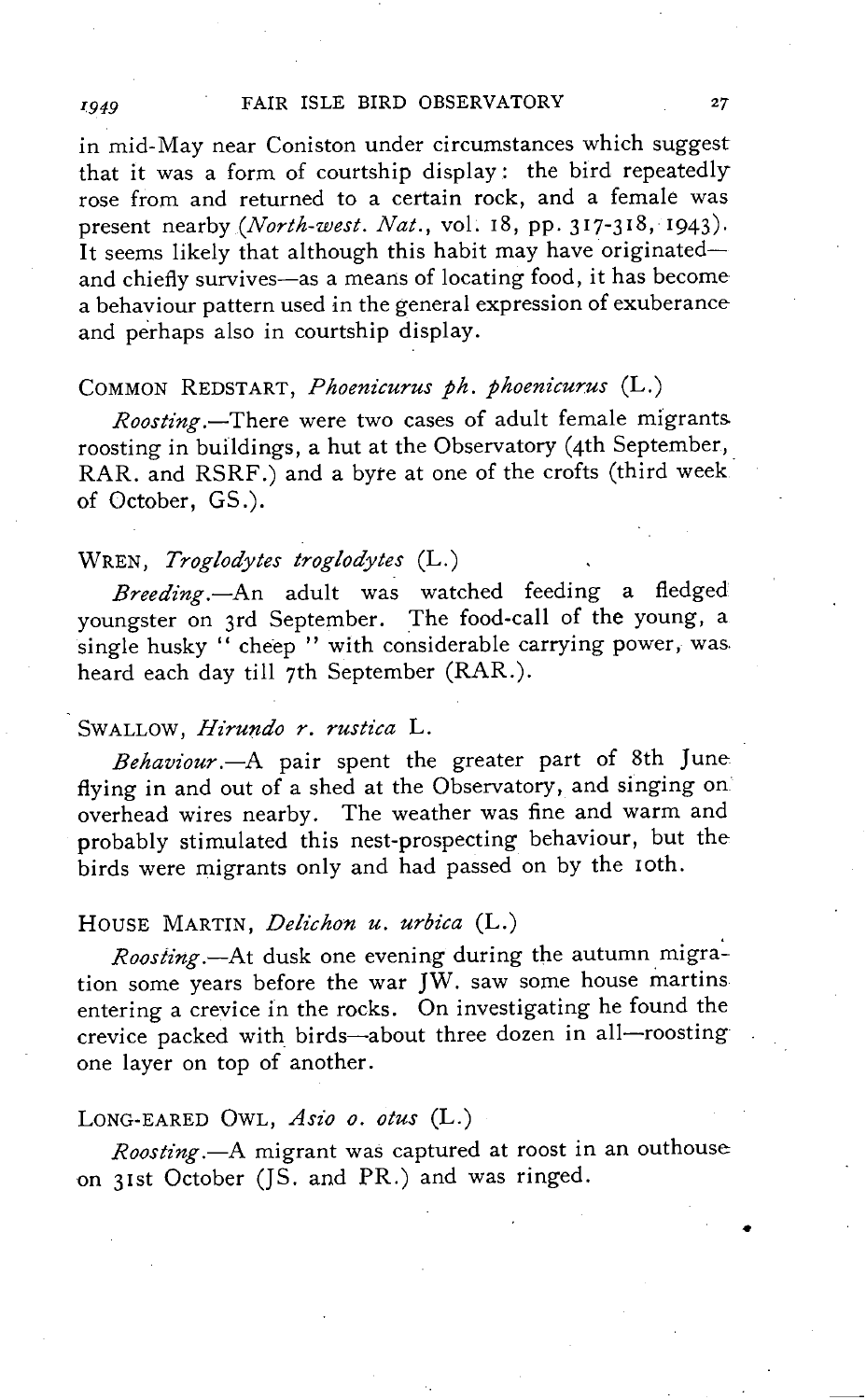# MERLIN, *Falco columbarius* L.

*Behaviour.-IRP.* and KW. watched a male and female indulging in air-play with 2 and sometimes 3 hooded crows on 29th August, the performance continuing for about 20 minutes. Between aerial "bouts" the birds rested on telephone poles and wires spanning the moorland, and after a brief rest either hoodies or merlins would stoop at their opponents and drive them from their perch, and the game would continue. The merlins kept up an intermittent " keening" and the hoodies croaked protestingly at intervals, but it was quite obvious from their movements and the way in which sometimes one species, sometimes the other, initiated the " attacks" that the enjoyment was mutual. GW: and RSRF. had watched a similar display on the previous day.

*Parasites* .-Specimens of the flat-fly, *Ornithomyia jringillina*  Curt., were taken from an adult female which was found in the catching-box of the Haa trap on 30th September, having entered presumably in pursuit of a small bird. The merlin is a new host for this fly.

# COMMON EIDER DUCK, Somateria m. mollissima (L.)

*Breeding.-Four* ducklings were seen walking across the moor with an adult on  $27$ th June. The first was seen on the water on 30th June.

*Behaviour (Distraction Display).*-A bird flushed from a nest among heather on the moor on 2nd July, and in the skuas' nesting area, stumbled away with the wings partly open and flapping feebly in an incipient lure display, similar in its essentials to the more emphatic display I recorded *(Ibis,* vol. 90, pp. 142-143, 1948) for the Faeroe eider, *Somateria m.jaeroeensis*  Brehm. A duck flushed from a c/4 on Bu Ness on 7th June covered her eggs with a stream of green, slimy, and evilsmelling excreta on leaving and flying away low; and another bird behaved similarly when disturbed from a c/4 on the shore of Mavers Gio on 20th June. This behaviour, which is not uncommon among eiders in Britain, and (according to Prof. V. C. Wynne-Edwards) is very frequent in colonies of *Somateria m. dresseri* (Sharpe) in the Gulf of St Lawrence, must be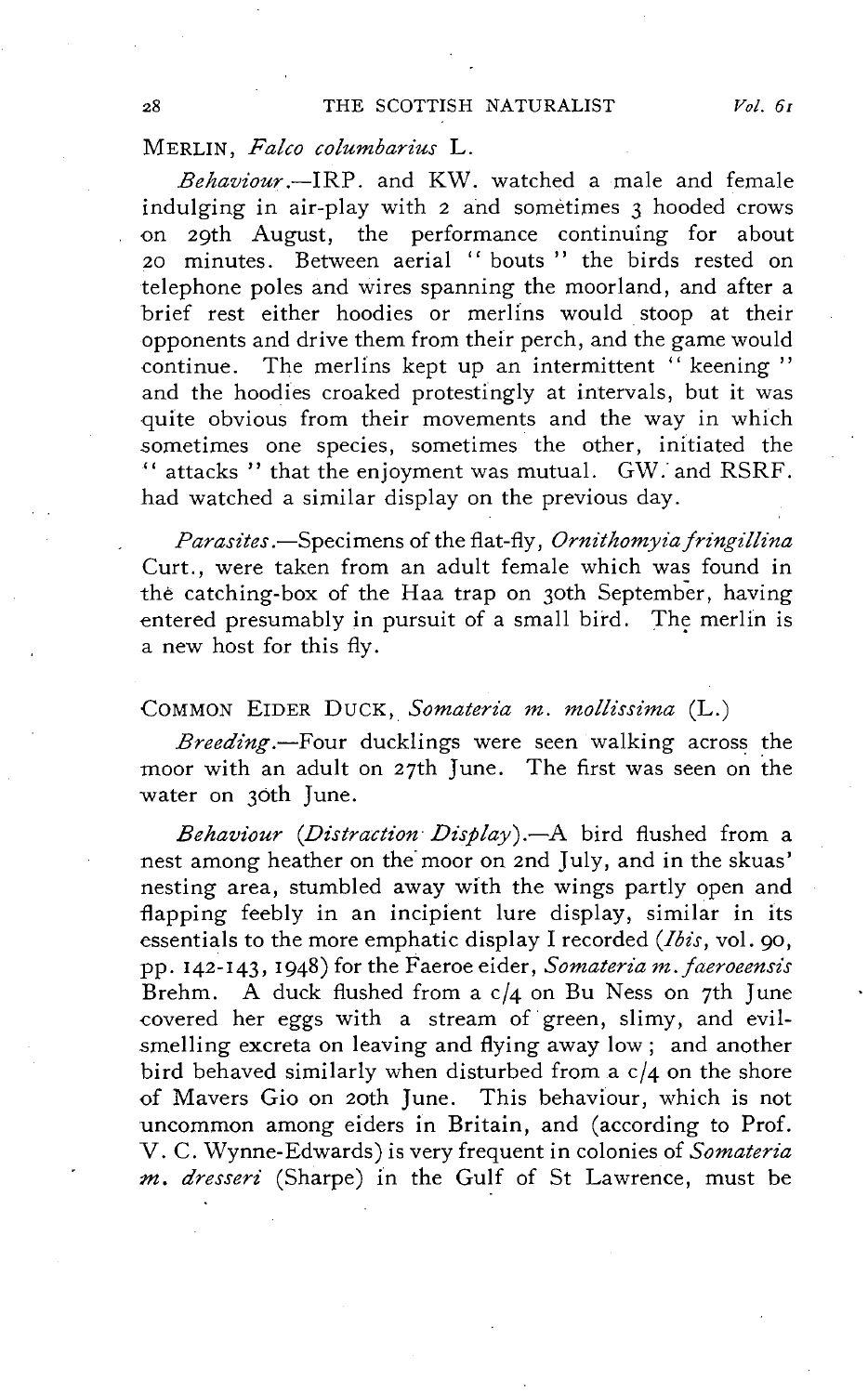regarded as a form of distraction display, and provides a rare example of a behaviour pattern which has evolved from a purely reflex action, defacation.

# FULMAR, Fulmarus g. glacialis (L.)

Behaviour.-Birds were going through courtship behaviour, in some places 5 or 6 together on one ledge, right up to the time of desertion of the cliffs, which took place during a severe south-west gale on 17th September (KW., RAR.). On 10th September RAR. observed a party of fulmars on the sea clustered round the floating carcase of a sheep that had fallen from the cliffs.

# SANDERLING, Crocethia alba (Pallas).

*Behaviour.-Seven* adults, much advanced into winter dress, were feeding along the tide's edge at North Haven on the morning of 20th August. There was a good deal of chasing among the birds, and they kept up a continual sweet twittering, very passerine in character. This twittering comprised a rapid series of notes, "swee-swee-swee-swee," etc., with sometimes a more. modulated "twee-oo, twee-oo" ending. They were also engaged in this lively behaviour, on the same part of the shore, in mid-afternoon 6 hours later. Their behaviour must probably be regarded as an example of the exuberance, recalling sexual activities, which is not infrequent among migrant flocks in autumn. A. L. V. Manniche ("The Terrestrial Animals and Birds of N .E. Greenland," *Meddelelser om Grenland,* Bd. 45, p. 147, 1910) records a " sanderling song " which he compares with that of *Sylvia curruca* (L.), from females gathering together their chicks following disturbance.

# RUFF, Philomachus pugnax (L.)

Call Note.--A juvenile disturbed on the shore on 11th August flew off with a loud, clear call,-" pee-up."

# RINGED PLOVER, *Charadrius Maticula* L.

*Behaviour.-Among* a few birds present on North Haven shore on 11th August some sexual chasing, particularly chasing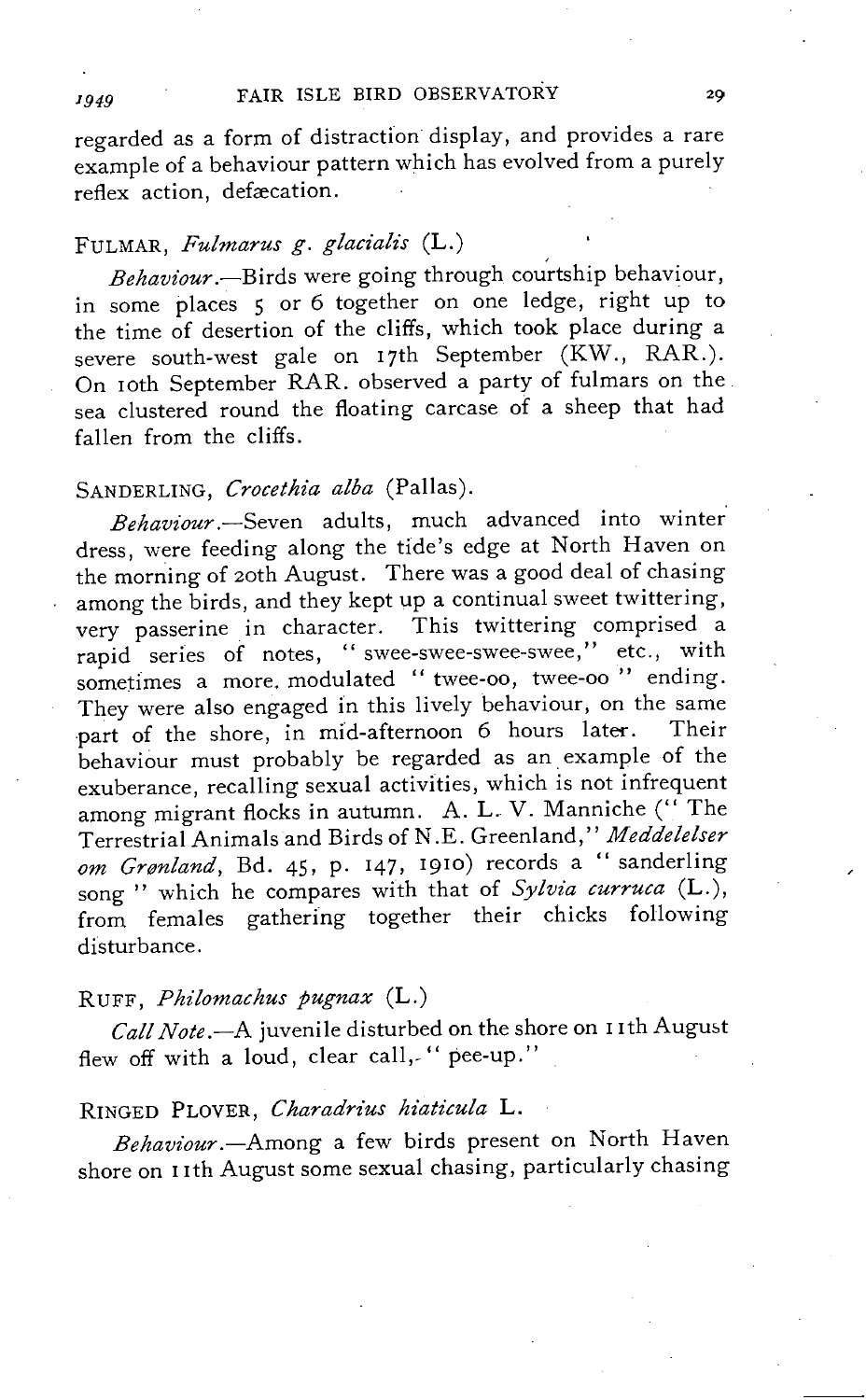of birds of the year by adults, was going on. In chasing a youngster, one of the adults used the peculiar run which occurs in courtship, and is also a component of the lure display; the head is carried low, the back arched, and the feathers of mantle and scapulars raised, and the beautiful cinnamon-coloured tail is spread and depressed. One of the young birds also adopted this posture later, with fanned and depressed tail and lowered head, but there was no raising of the feathers and the display (which did not appear to have an object) was brief.

# WESTERN OYSTERCATCHER, *Haematopus ostralegus occidentalis* Neumann

Behaviour. - G. F. Makkink ("Contribution to the Knowledge of the Behaviour of the Oystercatcher," *Ardea,* vol. 31, 1942) says: "The attitude in which the parent birds with food walk to their young ones was strongly reminiscent of that of the male prior to copulation (' stealthy walk '). It is quite possible that this is one of the many cases in which an attitude belonging elsewhere in the ethological repertory is being used as an introduction to copulation" (p. 50).

In amplification of this may be given the following observation, made whilst watching an adult arid juvenile on the North Haven shore on 18th June. The young one persistently moved about its parent at very close quarters, sometimes 'almost touching as it passed in front or behind, with the same " stealthy walk" as described and figured by Makkink. The adult remained still most of the time, or moved only a few steps. The young one's movements were interrupted by probing with the bill in the wet sand, or by picking up food, but the attitude did not change. Once the parent picked at the sand with the bill, and the young one immediately came up and did the same at exactly the same spot, appearing to procure some food *(see* Makkink, p., 50, for a similar observation). Identical behaviour in the same two birds was watched on the shore on 20th June, when the adult again invited the attention of the juvenile to some item of food (which the latter took) by a deliberate picking action at the water's edge.

From these observations it would appear likely that the " stealthy attitude" of the male prior to copulation is one of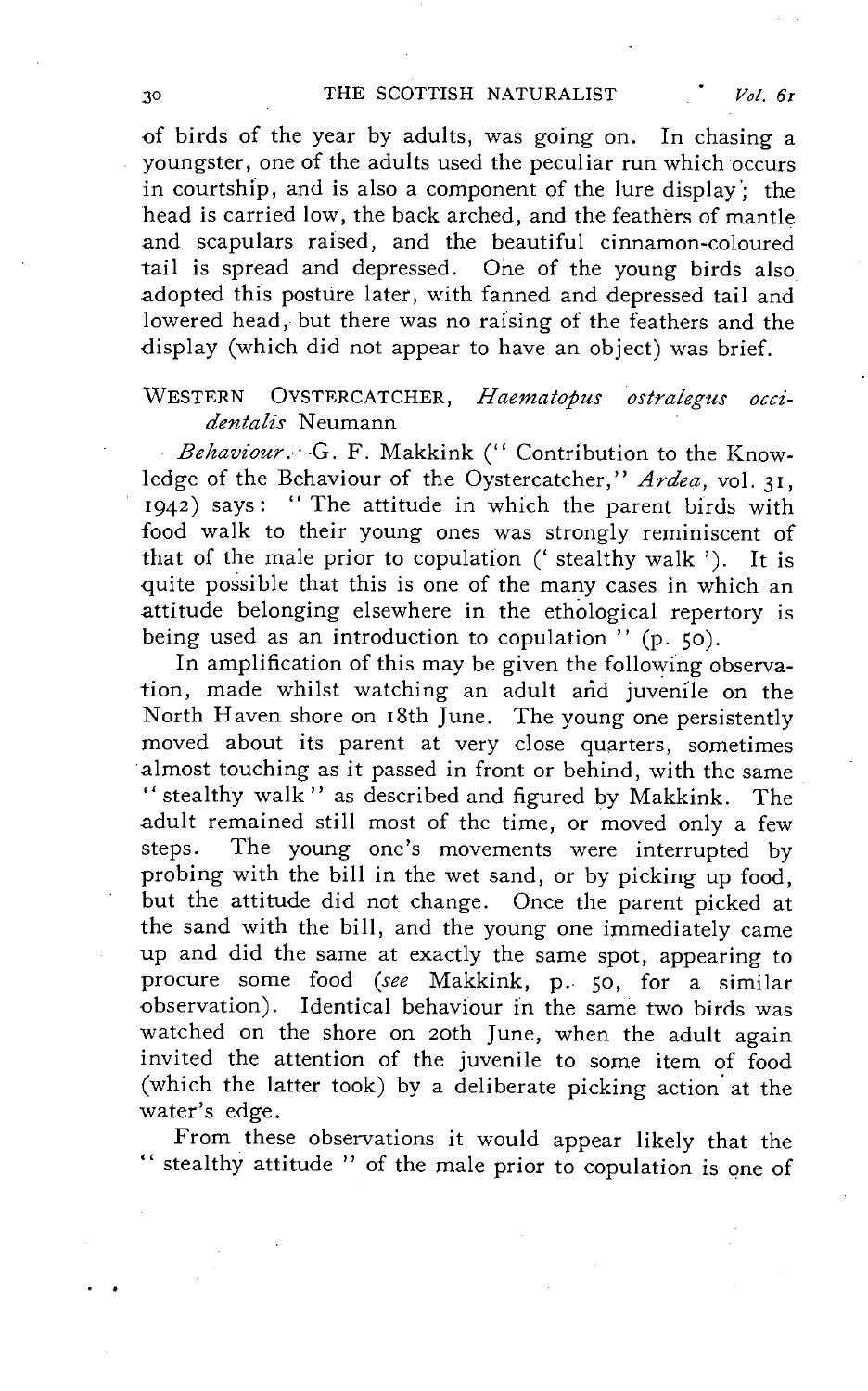the many examples in birds of adult posturing which has its origin in the actions of the young bird. The young one had a short, quiet trill which might in the same way be the origin of the characteristic" twee-twee-twee " mentioned by Makkink (p. 25) as accompanying copulation.

# WESTERN RAZORBILL, *Alca torda islandica* Brehm

*Ectoparasite.-Several* specimens of the tick *Ixodes uriae*  White *(I. putus* P.-Cam. *et al.)* were taken from an adult razorbill on 17th June.

# WATER-RAIL, Rallus a. aquaticus L.

*Feeding Habits.-In* the catching-box of the Gulley trap on the morning of 2nd October KW. found a water-rail and 3 twites. One of the twites had been partially eaten; another had been quite recently killed, having a hole in the breast obviously made by a spear-thrust of the water-rail's bill: and the third was alive and quite uninjured. There does not appear to be a record of the water-rail killing and eating small birds, but such predation is known in other members of the Rallidae, and it is possible that, being mainly a nocturnal feeder, the species may be in the habit of taking small groundroosting birds. GTK. confirms the existence of the habit: a bird which he introduced to his large outdoor aviary killed and ate a waxbill, a greenfinch, and a Chinese quail. He discovered the rail making a meal of the quail, but did not witness the actual killing. He caught and released the water-rail, after which there were no more deaths.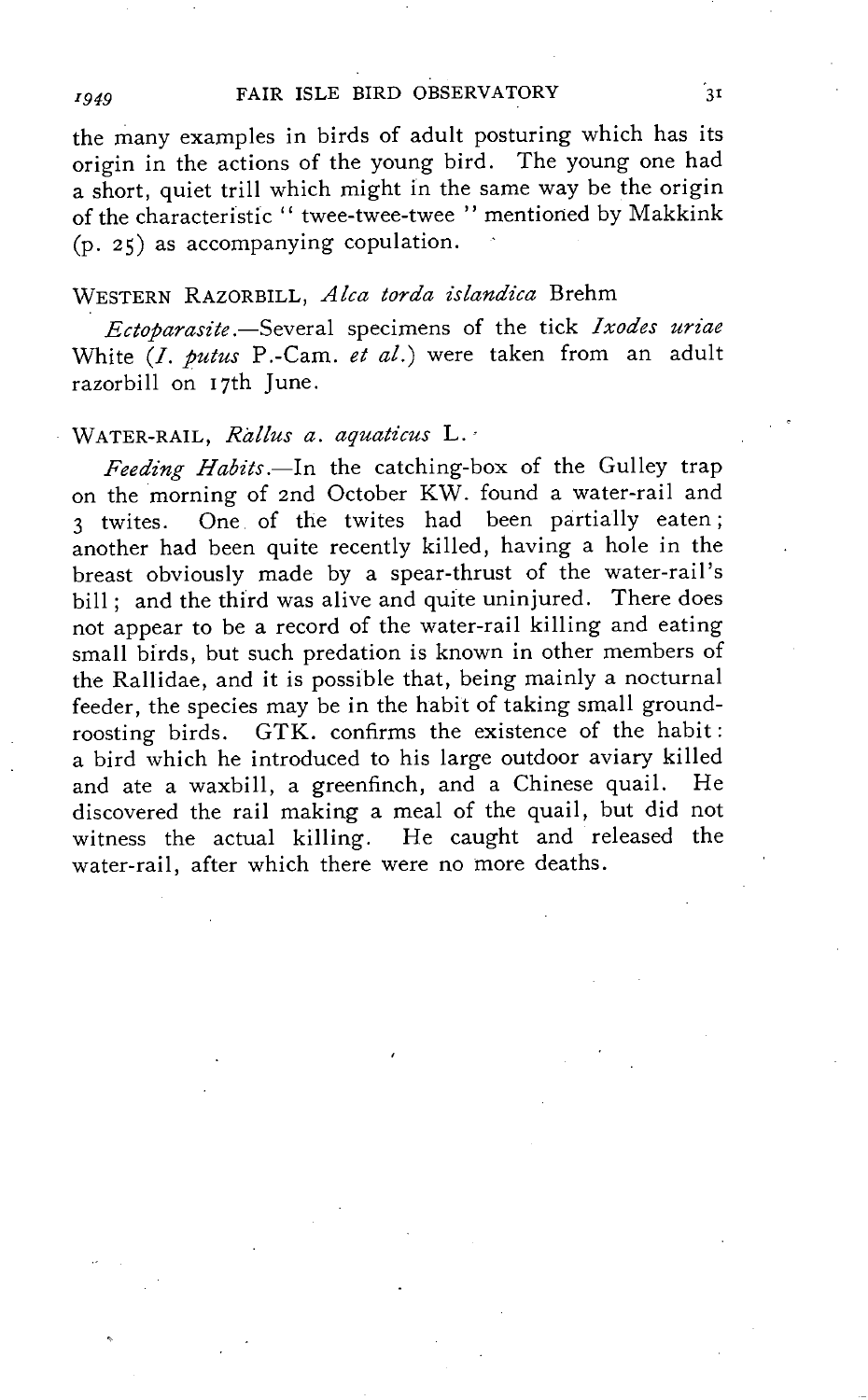# **FAIR ISLE BIRD OBSERVATORY**

# FIRST REPORT, 1948

# PART II-MIGRATION

COMPILED BY KENNETH WILLIAMSON DIRECTOR

*1l.eprinted from*  THE SCOTTISH NATURALIST VOL. 61, No. 3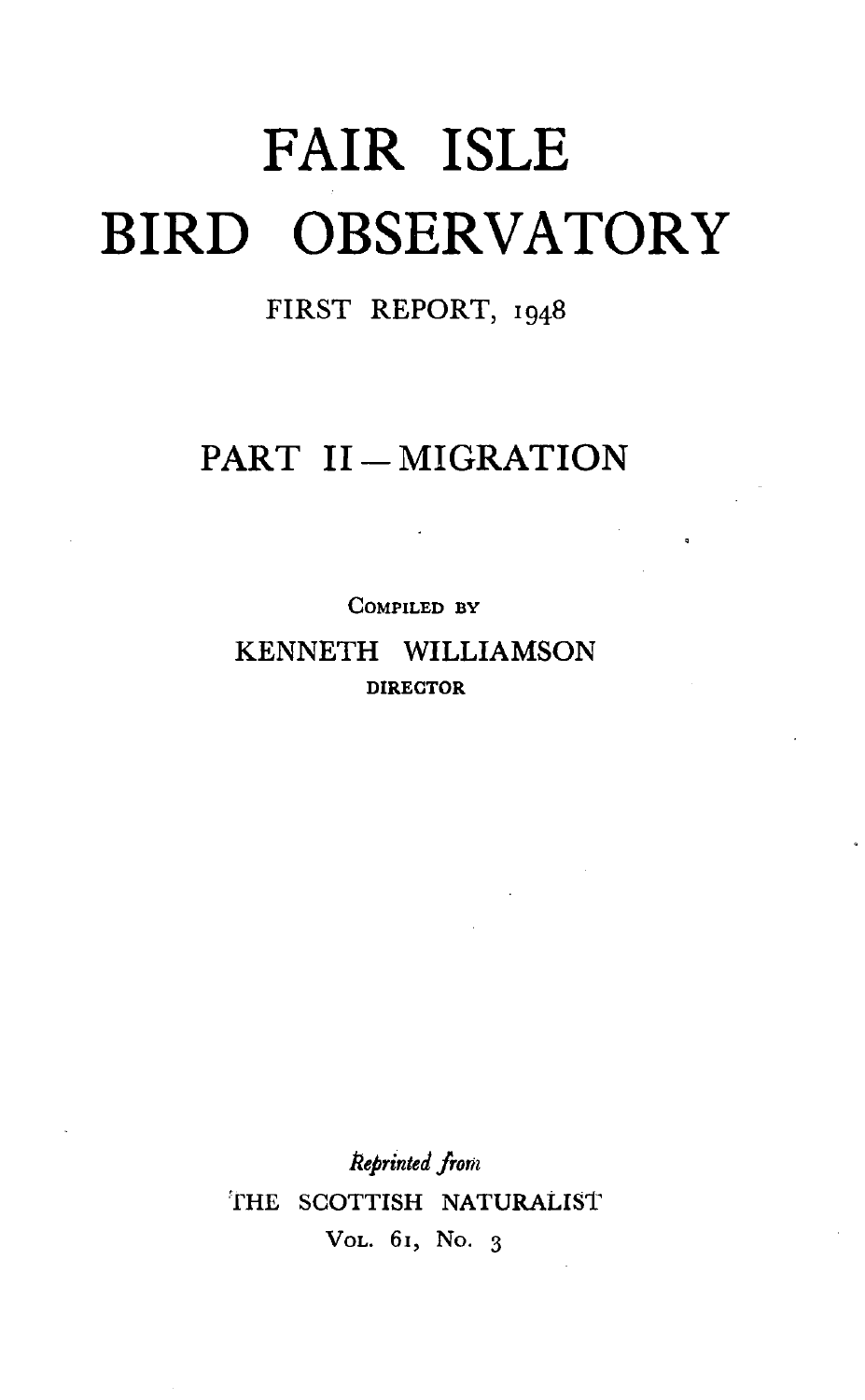# FAIR ISLE BIRD OBSERVATORY

# FIRST REPORT, 1948

# PART II-MIGRATION

# Compiled by

# KENNETH WILLIAMSON, Director

THE Fair Isle Bird Observatory was open to visiting ornithologists from 25th August to the end of October in 1948, and during that period daily observations on the autumn yassage were maintained. The following report summarises the " Migration Schedule" entries during that period. The notes for November and December are abstracted from the log kept by the Warden, Mr Pat Robertson.

# OBSERVERS .

The following observers-visitors and members of the Fair Isle community-contributed notes: Dr and Mrs R. Carrick; Messrs James Fisher, R. S. R. Fitter, Tom Hopkinson, \V. Humphreys; Lt.-Col. E. G. H. Goodwin; Messrs G. Theo Kay, Ian Pitman; Mrs J. B. Priestley; Messrs James Rae, R. A. Richardson, Pat Robertson, Alex. Stout, Jun., George Stout, George Stout, Jun., James A. Stout, Jerome Stout, L. S. V. Venables, George Waterston, Kenneth Williamson, and James Wilson. .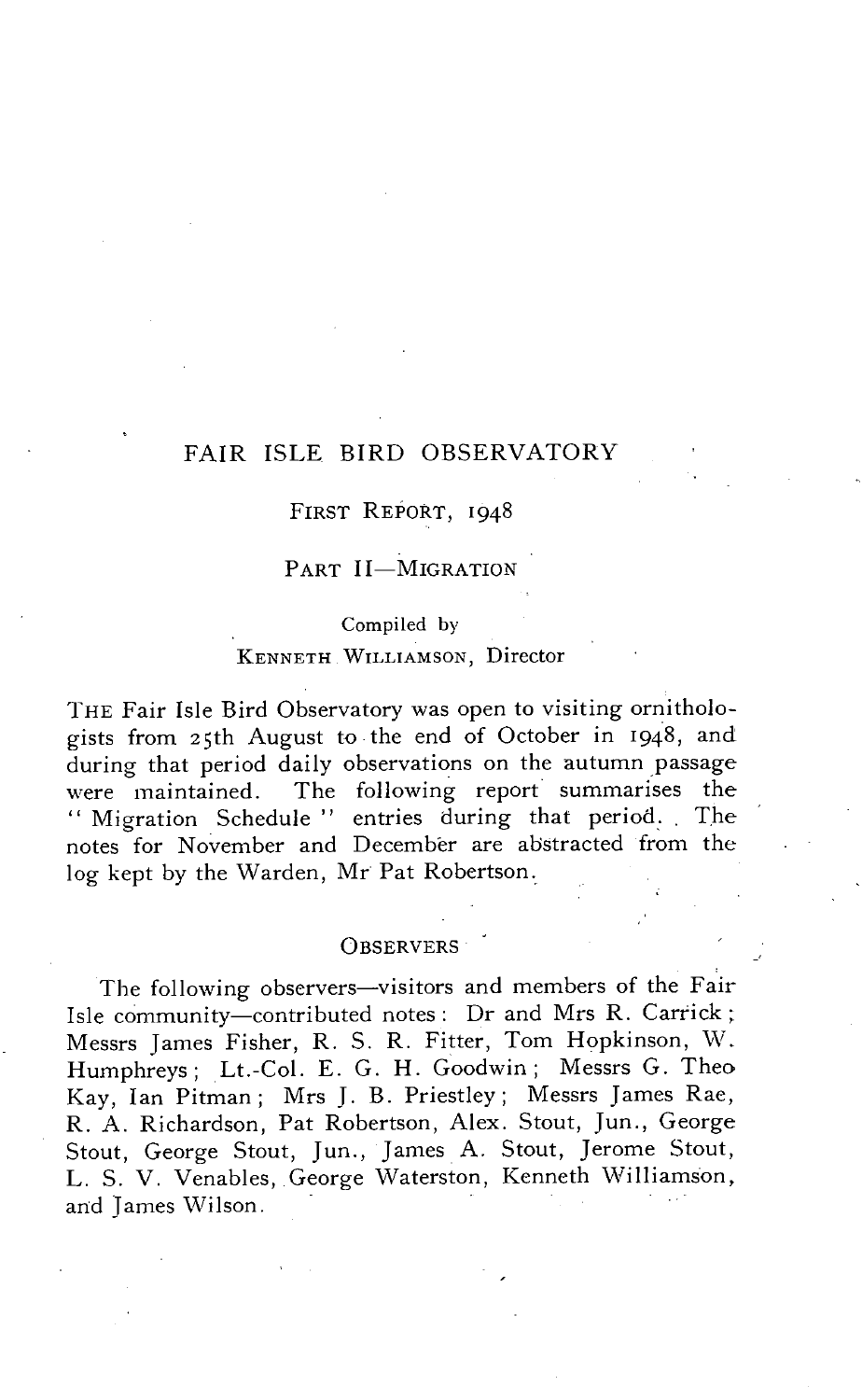# WEATHER SUMMARY

On the whole, the weather during the autumn of 1948 was not favourable to the observation of migrants' at Fair Isle, and there was no volume of bird movement until the second week in October. The season began promisingly enough with fair weather and moderate south-east wind on several days in late August and early September, bringing small numbers of summer visitors returning from Scandinavia. This movement was at its best between the 9th and I Ith, but conditions deteriorated and there followed a spell of westerly weather (with a full gale on the 17th which took the island's fulmars out to sea) until the 24th to 26th. These three days of bright weather, with light south-east breezes, were succeeded by a four-days' gale with the wind between south and west, which brought migration temporarily to a standstill.

The wind continued in this quarter until 8th October, when a south-east gale brought a rush of redwings and a number of goldcrests, blackbirds, and other late autumn immigrants to the British Isles. From then on, apart from the 24th and the 28th to 30th (when fresh south-east winds brought in woodcocks and blackbirds), the wind varied between south-west and north-west, frequently reaching gale force. An especially severe north-west gale, gusting at nearly 100 m.p.h., destroyed the Ward Hill "Heligoland" trap on 25th October. There was another change to south-east at the beginning of November, bringing in a further " rush " of blackbirds.

#### **MIGRATION**

# CARRION CROW *Corvus corone.*

One kept company with a hoodie for several days in late July. Single birds on dates between 10th September and 16th October. One on 22nd September had the belly dark slate and may have been a hybrid *Corvus corone*  $\times$  *cornix*.

# ROOK *Corvus Jrugilegus.*

Two on 16th October; 3 from 25th November for a fortnight.

#### JACKDAW *Corvus monedula.*

Singly in stubble, 10th, 11th and 13th October. One of two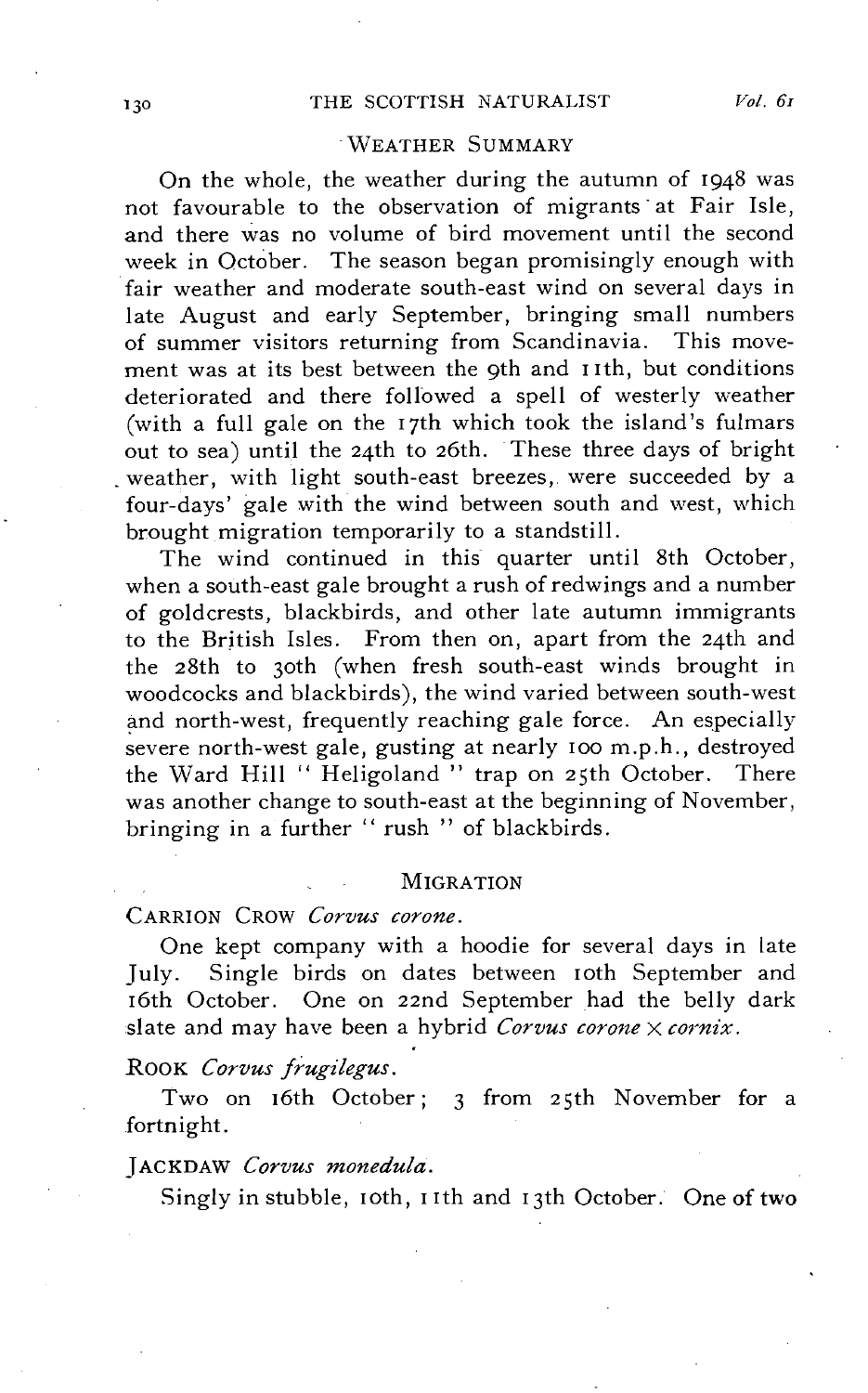examined at close quarters on 14th October had the dark underparts and obscure collar of *Corvus m. spermologus.* 

# STARLING *Sturnus vulgaris.*

Two caught at Skaddan Lighthouse on the nights of 9th-IOth and IIth-I2th October were considered, on the form of the bill, to be migrants of the typical race. A local *Sturnus v .* . *zetlandicus* ringed on Fair Isle on 24th October was found dead at Cairnbulg, near Fraserburgh, Aberdeenshire, on 24th March I949.

# Rosy PASTOR *Pastor roseus.*

Adult male in worn breeding plumage, 6th August (see Part I):

# GREENFINCH *Chloris chloris.*

Five in stubble, 28th October.

# REDPOLL *Carduelis flammea.*

One which arrived I8th September, and another 23rd September, were *Carduelis f. rostrata*-see Part I. Redpolls were seen among twites on several dates between 2Ist September and 13th October, and flocks of 15 and 11 were associating with twites on 7th and 14th October. Those examined at close quarters were *Carduelis f. flammea.* 

# TWITE *Carduelis flavirostris.*

Fluctuating numbers during October suggested frequent passage movement.

# BULLFINCH *Pyrrhula p. pyrrhula.*

The remains of an adult male, killed by a hawk or falcon, were found at the Gully trap on 29th October.

# SCARLET GROSBEAK *Carpodacus erythrinus.*

Two immature birds or females in roots, 26th August, and a single bird, 30th September (see Part I).

# CHAFFINCH *Fringilla coelebs.*

A male, 25th September, 7 on 27th, increasing to I5-20 on following day. A few daily to IOth October and an influx of over 50 on IIth. Most of these passed through quickly,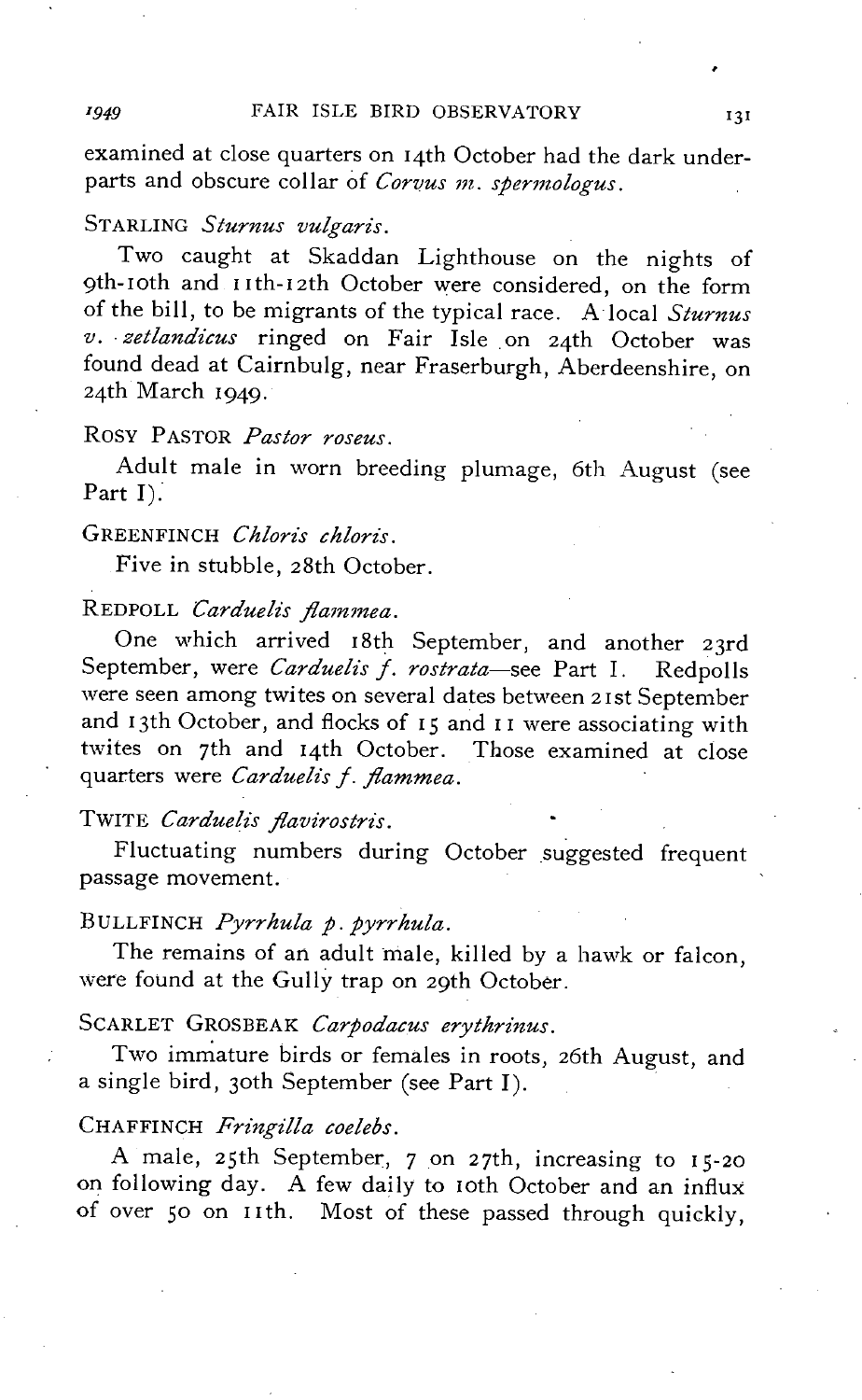leaving few only until 26th, when about 70 were recorded. A few only after 29th. Several small flocks in the village area on 14th November for a few days.

# BRAMBLING Fringilla montifringilla.

Singly, 26th and 30th September; flock of 22 on 9th October and influx of about 200 on 11th. These passed on and only single or very few birds were noted until 12 were seen on 19th, with further parties of 10 or so on 24th and 26th.

# CORN and YELLOW BUNTINGS *Emberiza calandra* and *E*. *citrinella.*

Single birds on roth October.

LITTLE BUNTING *Emberiza pusilla*.

Two in roots, 27th to 30th September; 2, 11th and 12th October; and I from 20th to 24th October (see Part I).

ORTOLAN BUNTING *Emberiza hortulana*. Singly, 12th and 14th September.

# REED BUNTING *Emberiza schoeniclus*.

Single bird, 4th September, and 2 from 10th to 14th October.

# LAPLAND BUNTING *Calcarius lapponicus*.

Singly, 18th and 20th September and 15th October.

SNOW BUNTING *Plectrophenax nivalis.* 

Six were seen to arrive, flying north-north-east to southsouth-west over Ward Hill, 6th September. Small numbers (up to 16 on 2znd) were on the hill up to 28th, when about 30 were seen for a few days. About 50 arrived 23rd October, and there was a flock of 400 to 500 (which had decreased by half on the following day) in stubble at the South End on 26th. A flock of about 200 arrived 4th November, and there were additional large increases on 5th and 6th; they were reduced to about 60 by 8th and a few only on 10th and 11th. About 150 were in the fields, 16th November, but all had gone by 23rd. Two small lots were seen 29th November and about 100 on Ist December, with occasional birds afterwards.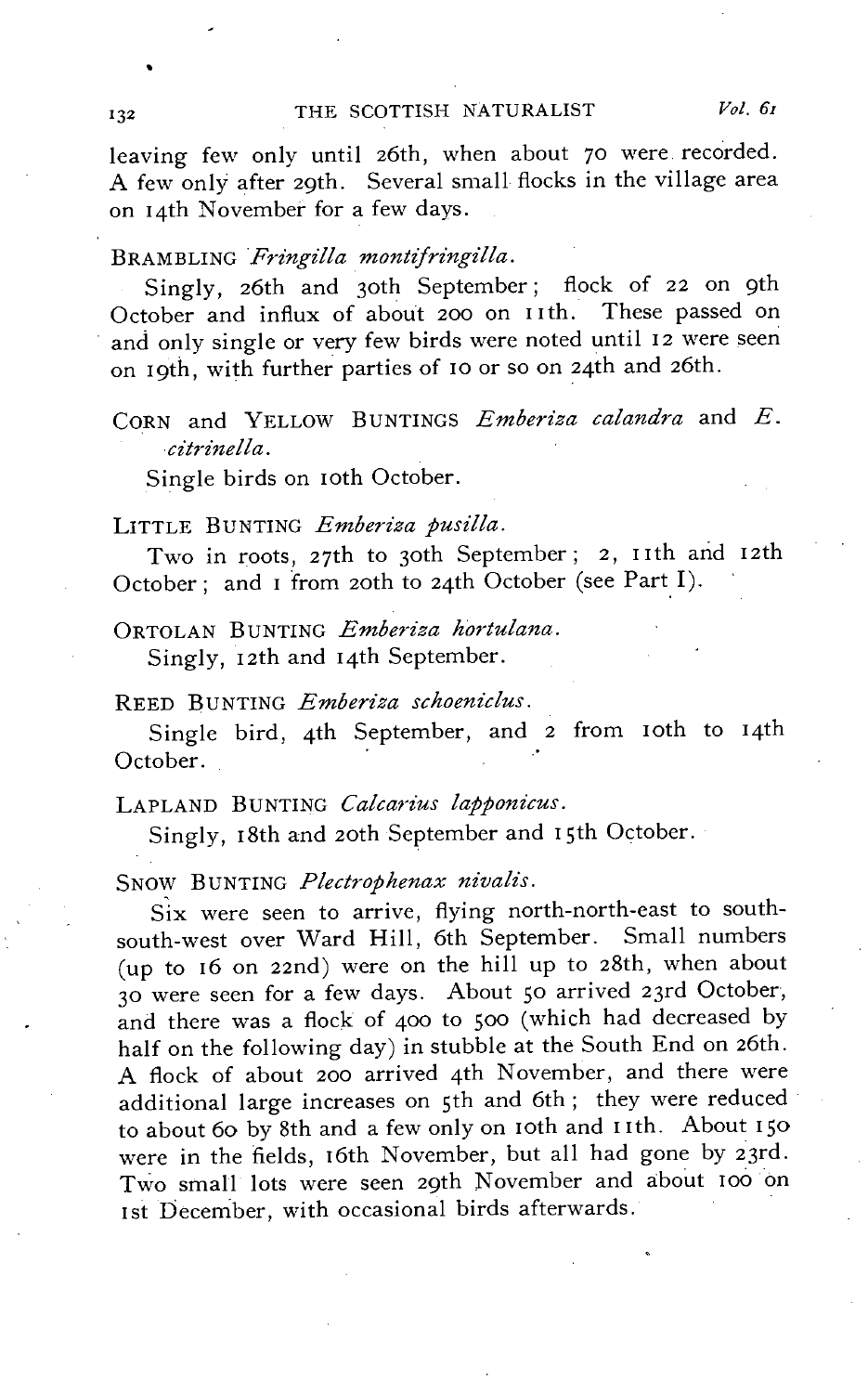# SKYLARK *Alauda arvensis.*

Abundant passage-migrant in latter half of September and October.

# 'WOODLARK *Lullula arborea.*

A flock of 15 in the village area, 11th October, and 2 on 26th.

### TREE PIPIT *A nthus trivialz"s.*

Single bird, 25th August; a few daily from 3rd to 15th September, the most being  $6$  on 14th.

# MEADOW PIPIT *A nthus pratensis.*

Abundant passage-migrant, August to September, dwindling to a few in early October.

# ROCK PIPIT *Anthus spinoletta.*

An apparent influx was noticed on 16th September, the bird being numerous in the cropped area; a decrease was noted on 26th. Again unusually common, 15th November.

# BLUE-HEADED WAGTAIL *Motacilla j. flava.*

Spring migrant reported 1st June. In autumn, single birds were seen 15th and 19th September.

# 'WHITE \VAGTAIL *Motacilla a. alba.*

Autumn passage began with 3 juveniles, I4th August, and became marked following 26th, with increases 2nd and 3rd September and a notable decrease on 9th. Few only each day subsequently until 23rd, then a single bird until 1st October (see Part I).

# GREAT GREY SHRIKE *Lanius excubitor.*

One, 3rd September; 2 on I Ith October, I of which remained and was found slain by a falcon on 14th. One, carrying a wren, 6th November (see Part I).

# RED-BACKED SHRIKE *Lanius collurio.*

Two young birds trapped and ringed, 30th August and Ist September (see Part I).

# SPOTTED FLYCATCHER *Muscicapa striata*.

Singly, 28th to 30th August; 3, 14th September.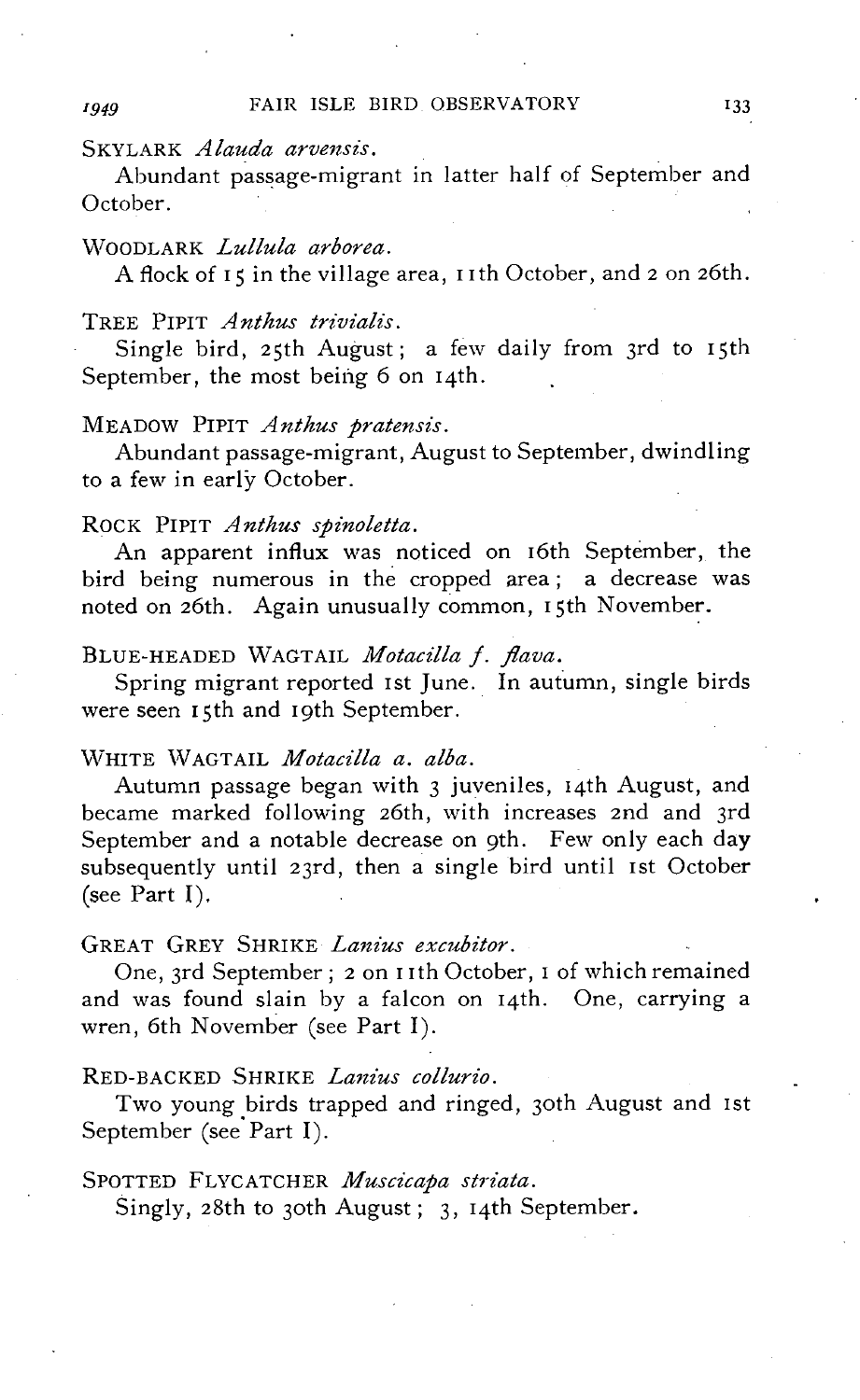# PIED FLYCATCHER *Muscicapa hypoleuca*.

A few, 26th August, and 2 on 28th. About 12 on 3rd September, 7 on 4th, and one or two on 5th and 6th. None seen subsequently until 10th  $(3)$  and 11th  $(8)$  September; singly, 14th and 15th, and 2 on 25th.

# GOLDCREST *Regulus regulus.*

A number arrived 9th October and a few remained next. day. Two on 18th October and 2 in-roots, 20th and 21st. One on 12th November:

#### CHIFFCHAFF *Phylloscopus collybita.*

Definitely identified: 13th August (2), 20th (3), 26th (3), 31st and 3rd September (3), 28th (2). The 3rd September birds were dark brownish above without olive tinge and whitish below with buff-washed breast and flanks, suggesting *Phylloscopus c. tristis* or *Phylloscopus c. abietinus-tristis* intergrades.

# WILLOW WARBLER *Phylloscopus trochzlus.·*

Definitely identified; 26th August, 27th (6), and 4 each day to 30th. Singly on most days to 15th September.

LEAF WARBLERS, not certainly identified as to species, were recorded IIth August-the first of the season-and from 26th August (12) to 6th September (4), singly 8th and 23rd, and 3 on 28th.

# YELLOW-BROWED WARBLER *Phylloscopus inornatus.*

Single bird in roots 27th and 28th September (see Part I).

# GARDEN WARBLER Sylvia borin.

One trapped 26th August; noted 3rd September (3), 4th (2), and singly 9th to 11th and 13th.

# BLACKCAP *Sylvia atricapilla.*

Female, 16th September; adult male trapped 6th October; male seen at a cabbage plot 12th to 15th October.

# WHITETHROAT *Sylvia communis.*

Late spring migrant, 8th June. One or two, 28th to 30th August; singly 2nd, 3rd, and 13th September.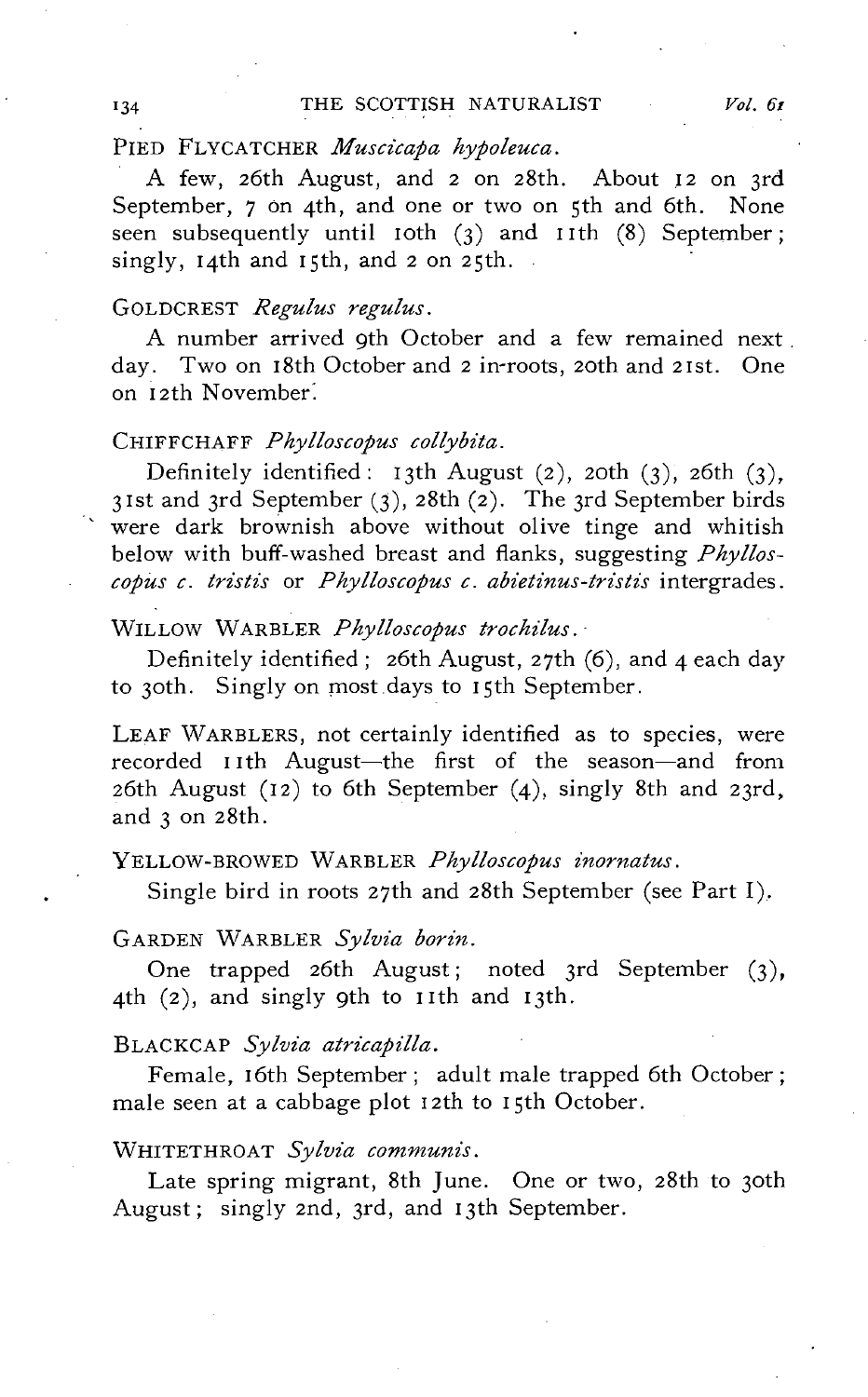# LESSER WHITETHROAT Sylvia curruca.

One, 28th August; one or two, 2nd to 6th September, a bird trapped on the last date being typical race. Singly, 9th and loth September, and again, 25th to 28th.

# FIELDFARE *Turdus pilaris*.

Twenty on Ward Hill, 25th October; influx of about 60 on 29th; about 20 on hill, 12th November, and 60 on 13th, and a few on 12th December.

Pat Robertson's notes contain an account of an exceptional immigration of fieldfares in late December. The wind was south-south-west (force 4) on the night of 24th-25th, and on the morning of Christmas Day flocks were scattered over the whole island, varying in strength from a few birds to over 200. Most left during that night on a south wind  $(5-6)$ , and only a few small parties of half a dozen or so were seen on 26th. A further influx came during the following night (wind south by south-south-west, 8), and on 27th there was one lot of over 300 and numerous smaller flocks. Most of these departed on the night of 27th-28th (south-south-west, 8-10) and a few only were seen on 28th. The wind had veered to west by the morning of 29th, when again large numbers were about in the crofting area, and more than 500 in the vicinity of North Haven. About 100 remained in this part on the 30th (west-south-west,  $8$ ), but there were fewer than previously over the rest of the isle. There were still some numbers on 3lst and on to 2nd January 1949, but these had declined by 4th January.

# SONG THRUSH *Turdus ericetorum*.

One, 28th August; one or two, 22nd September to 3rd October; 7 on 13th October; 2 on 14th to 16th. Two killed at Skaddan Lighthouse were preserved and were referred by Mr A. B. Duncan to *Turdus e. philomelus*. Two trapped and ringed 29th October and compared with these skins, were greyer-olive above, especially on the rump. One or two most days from late November.

# REDWING *Turdus musicus*.

A single bird, the forerunner of many hundreds which arrived on the night of 8th-9th October, was seen on 7th.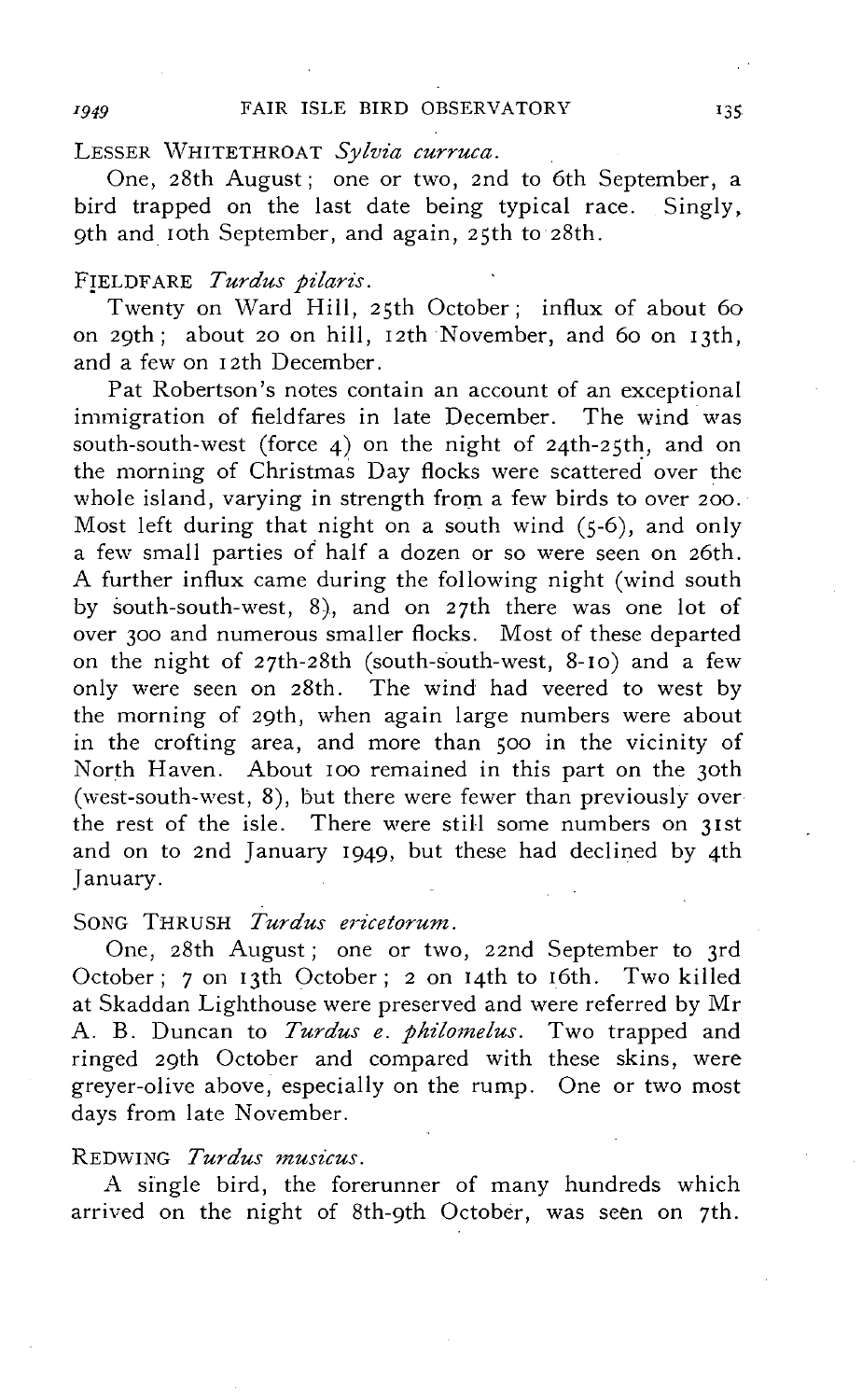They remained abundant until the I Ith, but had decreased by the following day. Additional flocks came on 21st and 25th, and a further decrease was apparent on 30th. Small numbers, 8th November, again 15th November. Of 4 caught in the Ward Hill trap at the same drive on the morning of the 9th, 2 had wings measuring  $115$  mm. and 120 mm. and appeared to be typical race, whilst a third had wing of 125 mm. and the clouded breast markings of *Turdus m. coburni*.

# BLACKBIRD *Turdus merula.*

From one to three seen on many dates in August and September (one, perhaps two, pairs are believed to have bred in 1948). Probable early immigrants at North Haven, 23rd July and 24th August. Some arrived with redwings on 9th October; there was a steady increase on subsequent days to 20 on 13th and 30 on 16th. Birds were then few until a new influx on 25th October, with a further considerable increase on 29th and in early November. Small increase on 15th November.

# RING OUZEL *Turdus torquatus.*

Singly, 18th and 29th October; 4 on 25th October.

# WHEATEAR *Oenanthe oenanthe*.

Considerable movement in late July and throughout August (very marked, 23rd and 24th) and September, with no noticeable hiatus between exodus of local population and commencement of passage of northern birds. Owing to the impossibility of clearly differentiating the three intergrading *forms-Oenanthe oe. oenanthe, schiiileri,* and *leucorhoa-in* the field, no definite dates for passage of " Greenland Wheatear " can be given. Large birds were especially noticeable, however, on 26th August, decreasing next day, 3rd, and 15th September. Wheatears declined rapidly after the last date, and after 21st not more than 6 were counted on any day. Between Ist and 16th October only one or two were seen daily.

# WHINCHAT *Saxicola rubetra*.

Eight birds, 26th August, and 7 on 27th, with a few each day until 8th September. Three on 12th September and singly on several days to 28th to 30th (2), also on 1st and 2nd October.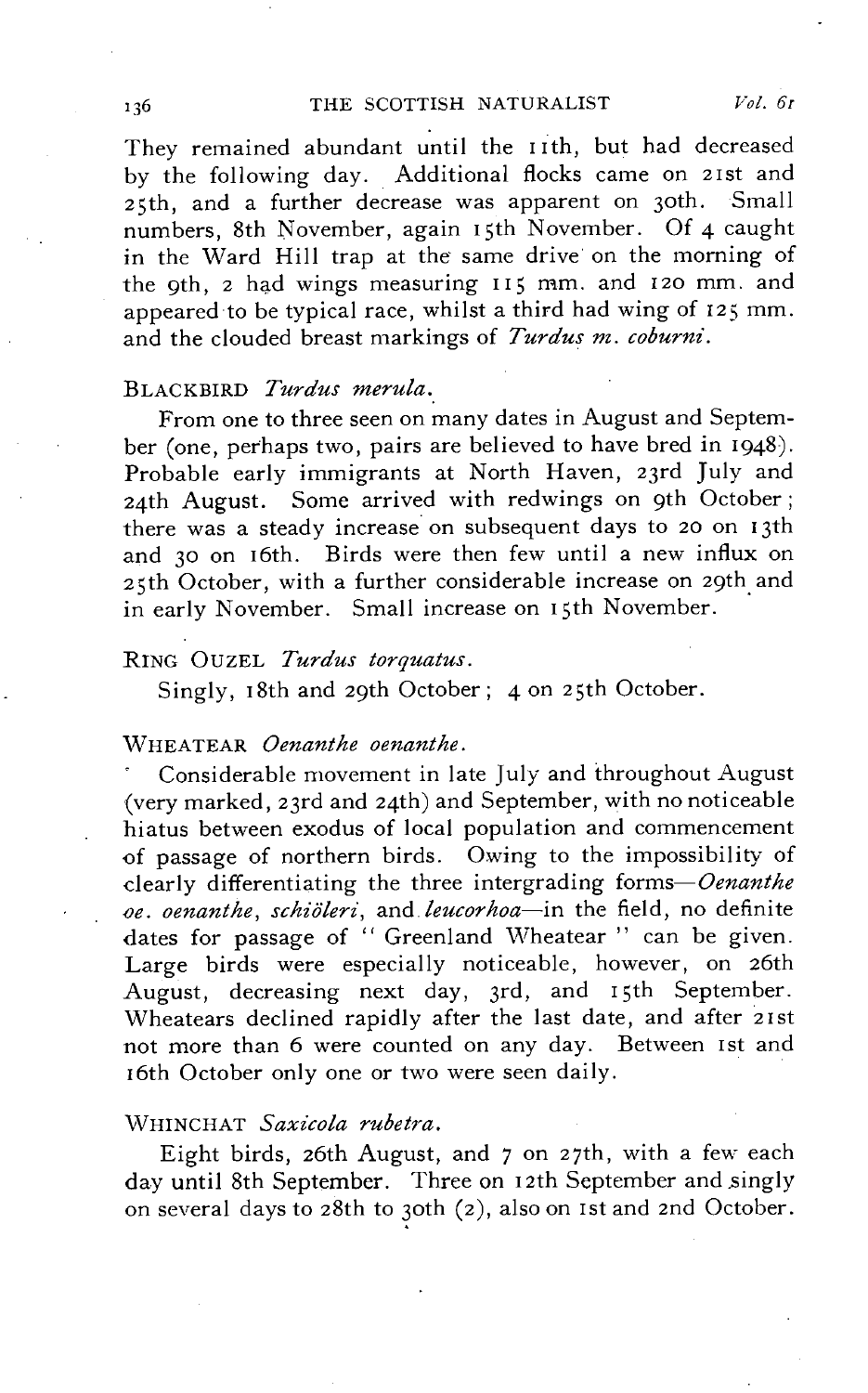# REDSTART *Phoenicurus phoenicurus.*

One, 27th August, 2 on 29th, and a few each day from 3rd to 9th September. Single female in roots, 13th to 15th October, later found dead in a byre. An immature male flew into wheel of a motor cycle, 31st October.

# BLACK REDSTART *Phoenicurus ochrurus.*

Female trapped and ringed, 29th October. One in village area, 13th November. .

# BLUETHROAT *Luscinia svecica*.

Singly, 17th, 18th, 22nd, and 25th September.

# ROBIN *Erithacus rubecula.*

One, oth and 10th September, and another on 16th. One or two daily from 9th to 19th October, and from 26th on into' November.

# SWALLOW *Hirundo rustica.*

Spring passage continued during first week of June.

# HOUSE MARTIN *Delichon urbica.*

Several at South Harbour, 7th June, and considerable north-bound passage, including two lots of 30 to 40 each, 9th June.

# SWIFT *Apus apus.*

More than 50 hawking over the fields on 25th July, and a number, 26th to 28th July. Singly, 30th August, 2nd September, and 14th to 16th September.

# WRYNECK *Jynx torquilla.*

Two, 26th August; singly, 4th and 25th September.

## LONG-EARED OWL Asio otus.

One caught in an outhouse and ringed, 31st October.

#### SHORT-EARED OWL *Asio flammeus.*

One seen alternate days, 23rd to 30th September; I on Ward Hill, 9th to 15th October.

# MERLIN *Falco columbarius.*

First seen 19th August, and present-sometimes  $3$  or  $4$ until 31st October (see Part I).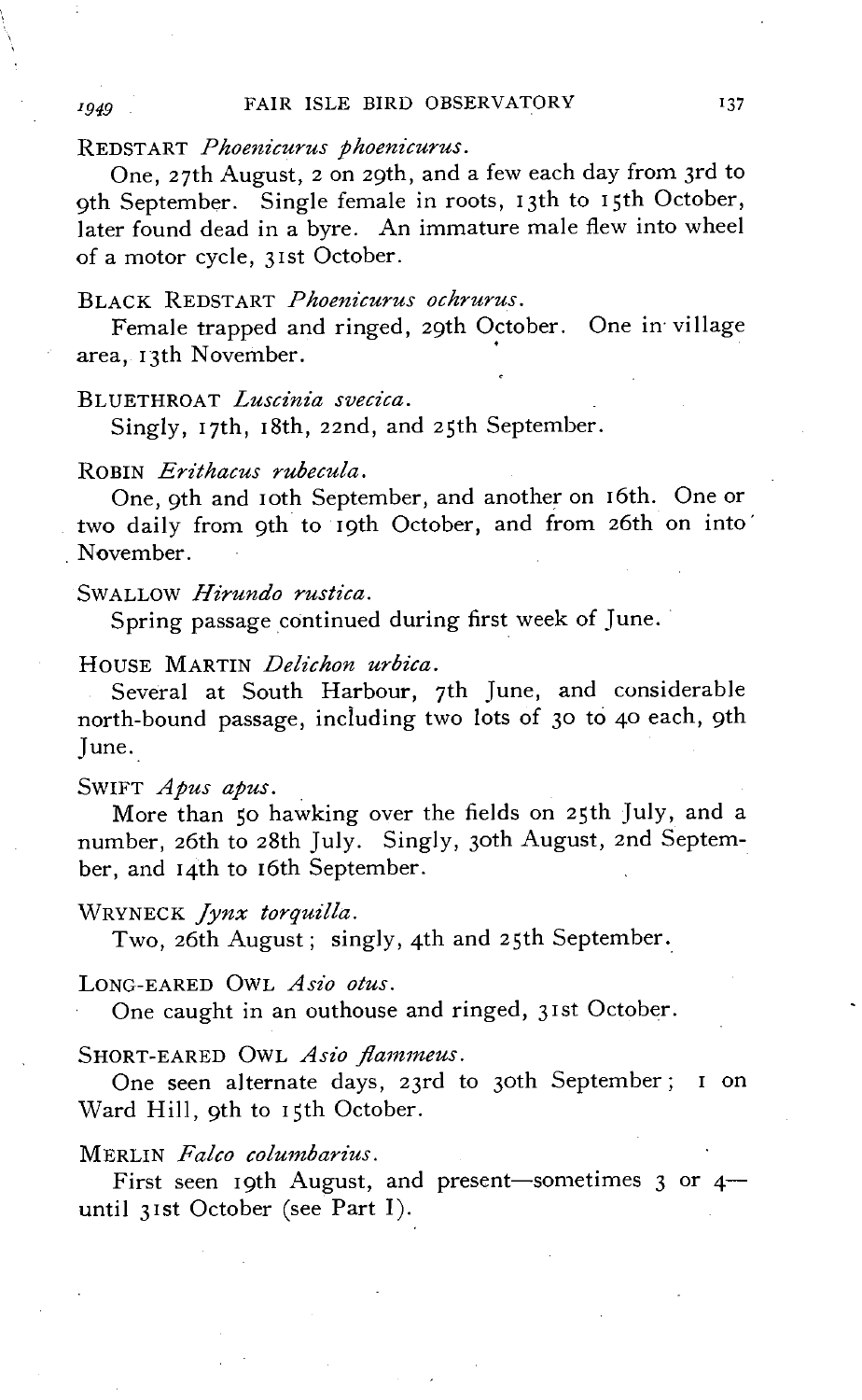# KESTREL *Falco tinnunculus*.

One seen alternate days, 24th to 30th August, and others on 4th, 7th and 8th, 10th  $(2)$ , and 11th September. A female was seen 5th October and a single bird on 9th.

# BUZZARD *Buteo buteo.*

One circling over Ward Hill, 24th June.

# HERON *Ardea cinerea*:

Singly on 29th June and 1st July, and on occasions in July and August (5 on 7th August). One or more on most days in September (8 on 23rd), and singly on occasional dates. in October and November.

# . WHOOPER SWAN *Cygnus cygnus.*

Parties of from 3 to 10 birds seen on several dates from 11th to 28th October, and 2 on 14th November.

# WHITE-FRONTED GOOSE *Anser albifrons*.

A skein of about 50 was observed, 14th October, and 14 were seen on following day.

Skeins of unidentified grey geese were seen between 19th and 24th October, and a grey-lag *Anser anser* was shot on  $25th.$ 

# MALLARD *Anas platyrhynchos.*

Seen regularly in small numbers (up to 12 on 30th October) throughout the autumn. Four, 30th December.

# TEAL *Anas crecca.*

From one to three on occasions from late August to' early October, and a drake, 25th October. One, 8th November.

# WIGEON *Anas penelope.*

Five, 3rd September; singly on occasions during the month and 7 on 27th. Up to 6 present for several days in mid-October. Four flying south, 15th November.

# GOLDENEYE *Bucephala clangula.*

Two (females or immatures), 27th October, and one on 31st.

# LONG-TAILED DUCK *Clangula hyemalis*.

A single female, 11th October, joined by a second on 15th.

138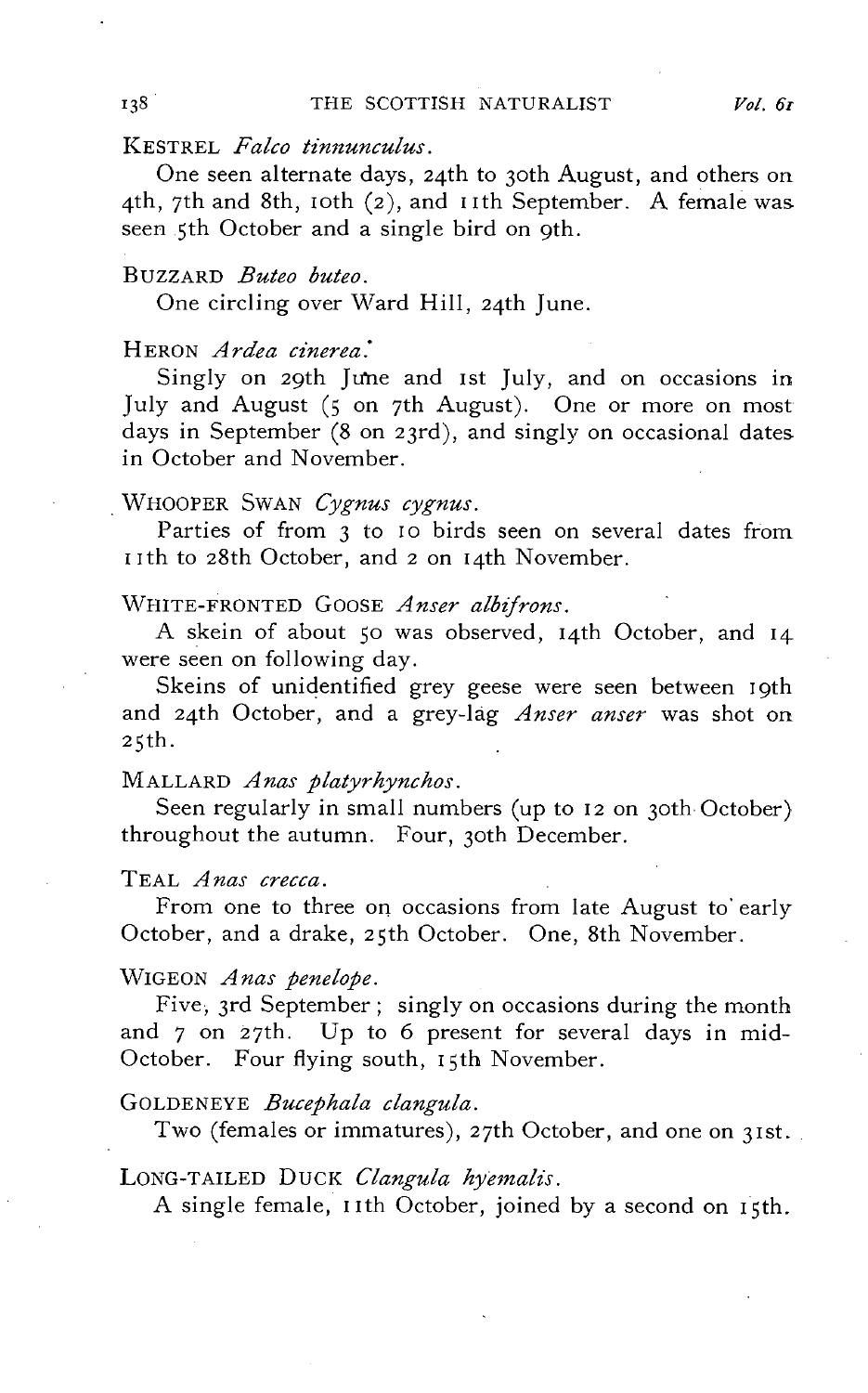Two, I8th to 23rd October. Three small flocks were seen flying south-east between Fair Isle and Sumburgh Head (Shetland) on 29th September. Three on 3rd December.

# RED-BREASTED MERGANSER *Mergus serrator.*

Odd birds, June and July, I on I8th September and 6 on 20th. Singly, 27th and 28th September, I3th and I9th October.

# CORMORANT *Phalacrocorax carbo.*

First arrivals from IOth October, with 3 on 14th and 7 on  $I$ 5th.

# SLAVONIAN GREBE Podiceps auritus.

Two in North Haven, 28th October, and I on 29th and 3Ist.

# GREAT NORTHERN DIVER *Colymbus immer.*

Two immature birds in South Haven, 9th July.

RED-THROATED DIVER *Colymbus stellatus*.

Adult and immature bird in South Haven, 2Ist September; one off North End, 29th September.

# \\TOOD PIGEON *Columba palumbus.*

Singly, IOth and 26th October; 2 adults and I immature, 27th; single bird, 29th and 30th. A dozen, 15th December, 7 on I 7th, and fewer on following days to 24th.

# TURTLE DOVE Streptopelia turtur.

One in roots, 24th August, I at North Haven, I3th to I6th September, and I in village area on 17th. Singly, 23rd, 26th and 27th September.

# BAR-TAILED GODWIT *Limosa lapponica.*

Despite a. heavy autumn passage of this species in the south of Mainland, observed by L.S.V.V., only a single bird was recorded on Fair Isle, on I7th September.

# CURLEW *Nunzenius arquata.*

Some movement on Ist and 27th July; sporadic passage from 19th August, most noticeable 26th August to 12th September. Little migration in October, until I5th, then a few on most days to 24th. Singly, 2Ist November and 9th December.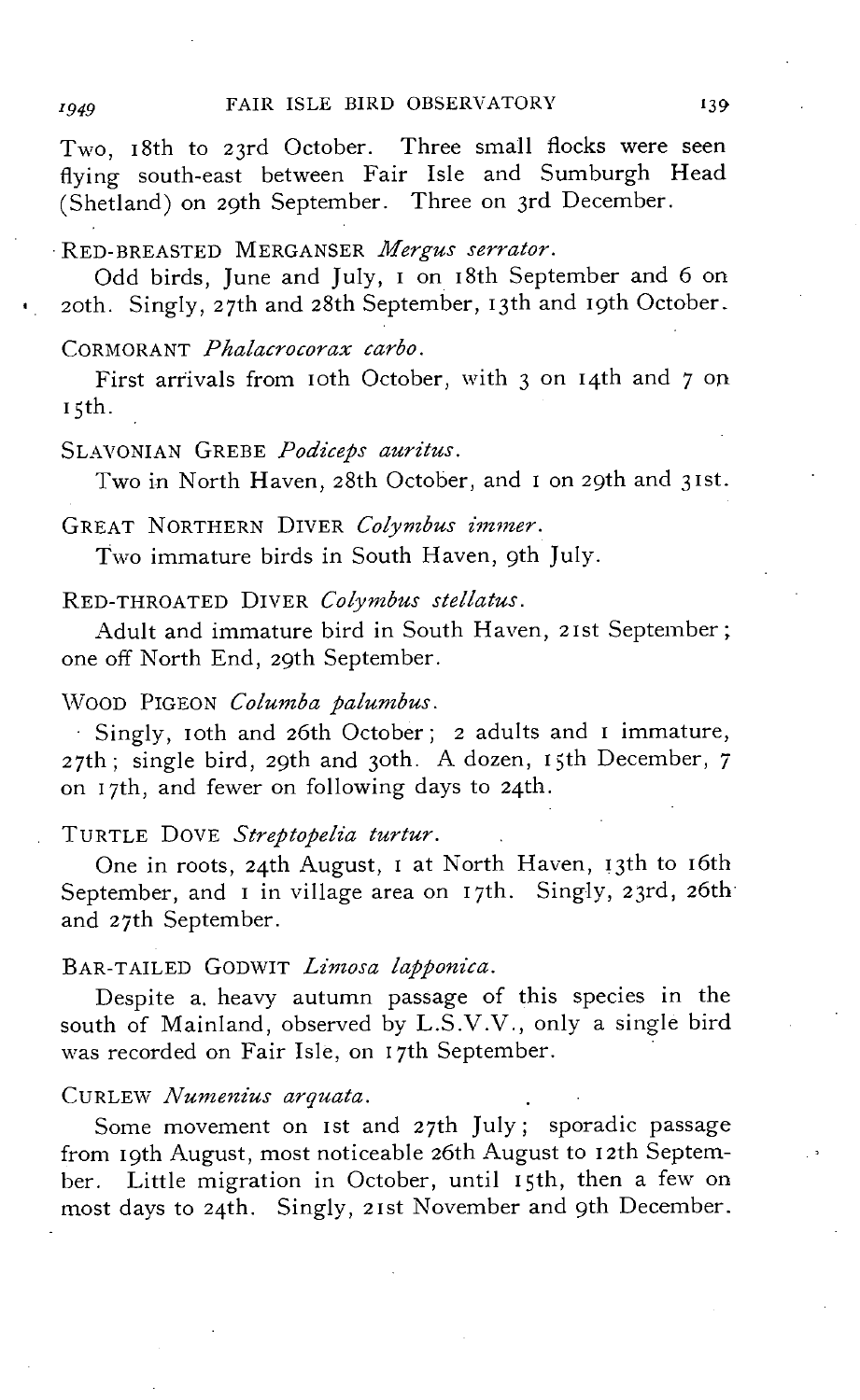Late spring passage continued until mid-June, being strong on some days in first week. Return movement slight-a few, 5th August, and from 26th to 30th; singly, 23rd and 25th September.

# ~TOODCOCK *Scolopax rusticola.*

The earliest were 3 on 11th October. A big movement of about 300 occurred on night of 24th-25th October, and there was a further considerable passage on 29th and 30th. A dozen on Ward Hill, 12th November, about 20 on 13th,  $1'$ o on  $15$ th, and  $3$  on  $27$ th.

# SNIPE *Capella gallinago.*

Three flew in from south-east at dusk, 24th August. Occasional throughout September, with 6 on 30th. Three or four most days, loth to 16th October, and occasional birds afterwards.

#### JACK SNIPE *Limnocryptes minimus*.

Singly, 6th September and 29th October.

#### TURNSTONE *A renaria interpres.*

Two, 11th August (adult in tortoiseshell plumage and a young bird); IO young birds, 19th; a few adults, 23rd, and small parties of up to 25 throughout the autumn and winter.

#### KNOT *Calidris canutu{.*

Two juveniles, 14th August; 3 juveniles, 15th; a red bird, 23rd. Singly on three dates in early September and again on 27th.

# DUNLIN *Calidris alpina.*

Three, 7th June; 2 in summer dress, 10th; 2 adults, 21st July; 8 or 10 on 9th August and a few on most days from 11th, with 15 on 27th. Rather common, early September, with a few only after 12th. Singly, 8th and 10th October and 28th December.

# CURLEW SANDPIPER *Calidris testacea.*

Three with dunlins, 26th September.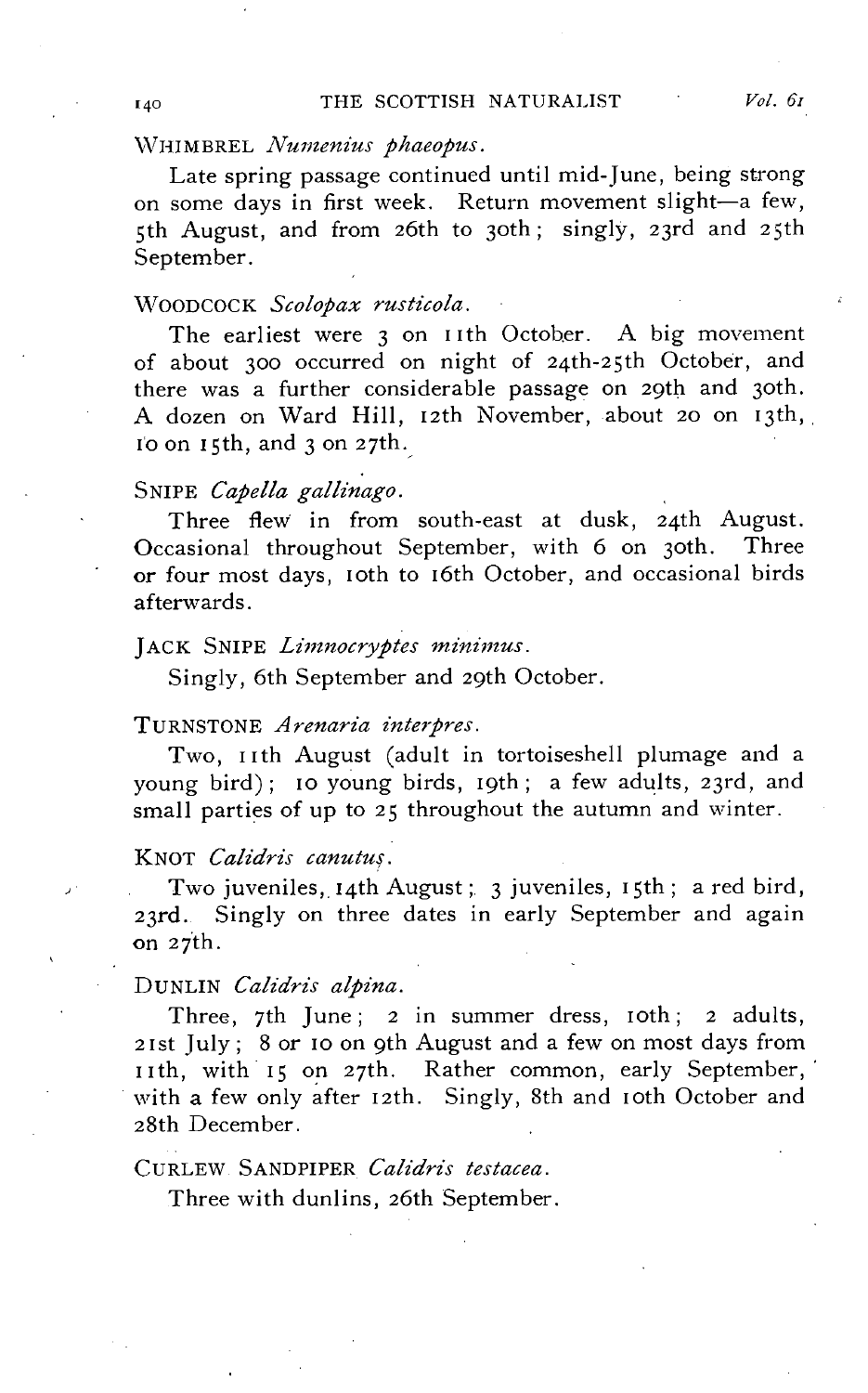# SANDERLING *Crocethia alba.*

Party of 5 (including 2 juveniles), 20th July; 11, 21st, and a few juveniles on most days up to end of August. Occasional throughout September until last seen on 15th (4).

# RUFF *PMlomachus pugnax.*

Juvenile, 11th August; adults, 26th August and 4th, September,

# COMMON SANDPIPER Actitis hypoleucos.

A few daily, 26th August to 6th September, with 5 on 3rd, then occasional up to 15th.

# PURPLE SANDPIPER *Calidris maritima.*

Two, 17th September, and again 2nd October. One, 16th October, and 2 on 23rd to 25th. A dozen on South Haven beach, 21st November, and odd birds or small parties throughout the winter.

# "VOOD SANDPIPER *Tringa glareola,*

Two, 26th August and 3rd September; I, 6th September.

# REDSHANK *Tringa totanus.*

One, 5th July; a few almost daily in late July and August  $(8 \text{ on } 13 \text{th and } 27 \text{th})$ ; up to 6 on several occasions in September. Noticeable increase, 25th October; 9 on 6th November, 7 on 23rd, and 9 on 1st December.

#### GREENSHANK *Tn'nga nebularia.*

First heard, 12th August, and 2 on 26th.

# RINGED PLOVER *Charadrius hiaticula*.

A few' on most days from 21st July to end September, adults and young (see Part I), with 20 on 13th August and 15 on 27th. Singly, 3rd and 15th October.

# GOLDEN PLOVER Pluvialis apricaria.

Four on Ward Hill, 10th July. One or two, 26th and 27th August, and again, 6th to 9th September. A dozen, 12th to 14th September, and 17 on 15th. A few in late September; 12 on 1st October and occasional birds up to 12th.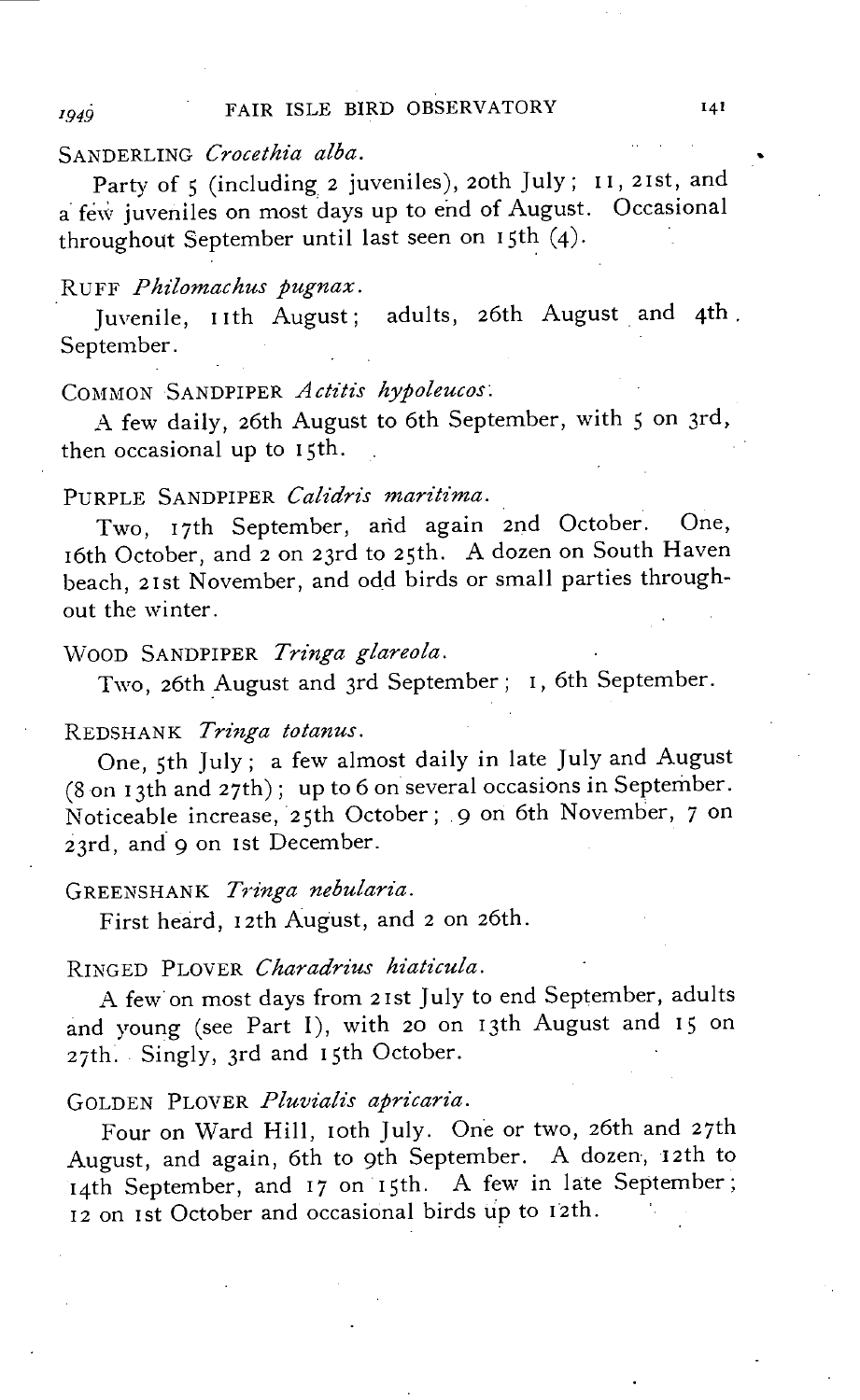LAPWING *Vanellus vanellus.* 

Eight on 20th August; 24 from 27th to 30th, and a few, 1st September. Four, 10th September and single or few birds occasionally during September and October. Thirteen on 5th November, 6 on 12th.

# OYSTER-CATCHER *Haematopus ostralegus*.

After departure of breeding population in early September a single slightly injured bird remained. Occasionally there were one or more additional birds during the winter.

# COMMON or ARCTIC TERN *Sterna hirundo* or *S. macrura.*

Two of one or the other species in North Haven, 29th and 30th July and 26th August; a single bird at the South Lighthouse, 4th and 5th September. Common tern in North Haven, 8th September.

# BLACK-HEADED GULL *Larus ridibundus.*

Pair in North Haven, end of June and 6th July. Juvenile on Ward Hill, 20th July; adult with moulting wings, 21st. Singly 14th August and 15th September; 2, 18th to 22nd September; and 8 flying past south-west coast, 16th October.

# COMMON GULL *Larus canus.*

Two, 27th August, increasing to 14 by 29th; fewer until 3rd September, when 21 were counted. Common for several days, then few only during middle of month until a large influx of over a hundred occurred on 27th. These had gone by end of the month and another hundred or so arrived 11th October but had passed on by 13th. Single bird, 27th October.

### HERRING GULL *Larus argentatus.*

Unusually large number (550 on Bu Ness and similar flocks at South End and in village area) on 12th December, with decrease 13th and normal numbers only by 15th. Another influx, with many glaucous gulls, 29th December.

# LESSER BLACKBACK *Larus juscus.*

Seven (perhaps immigrants), I Ith September, after departure of breeding birds. Occasional birds only afterwards, the last on 22nd September and 8th October.

 $142$